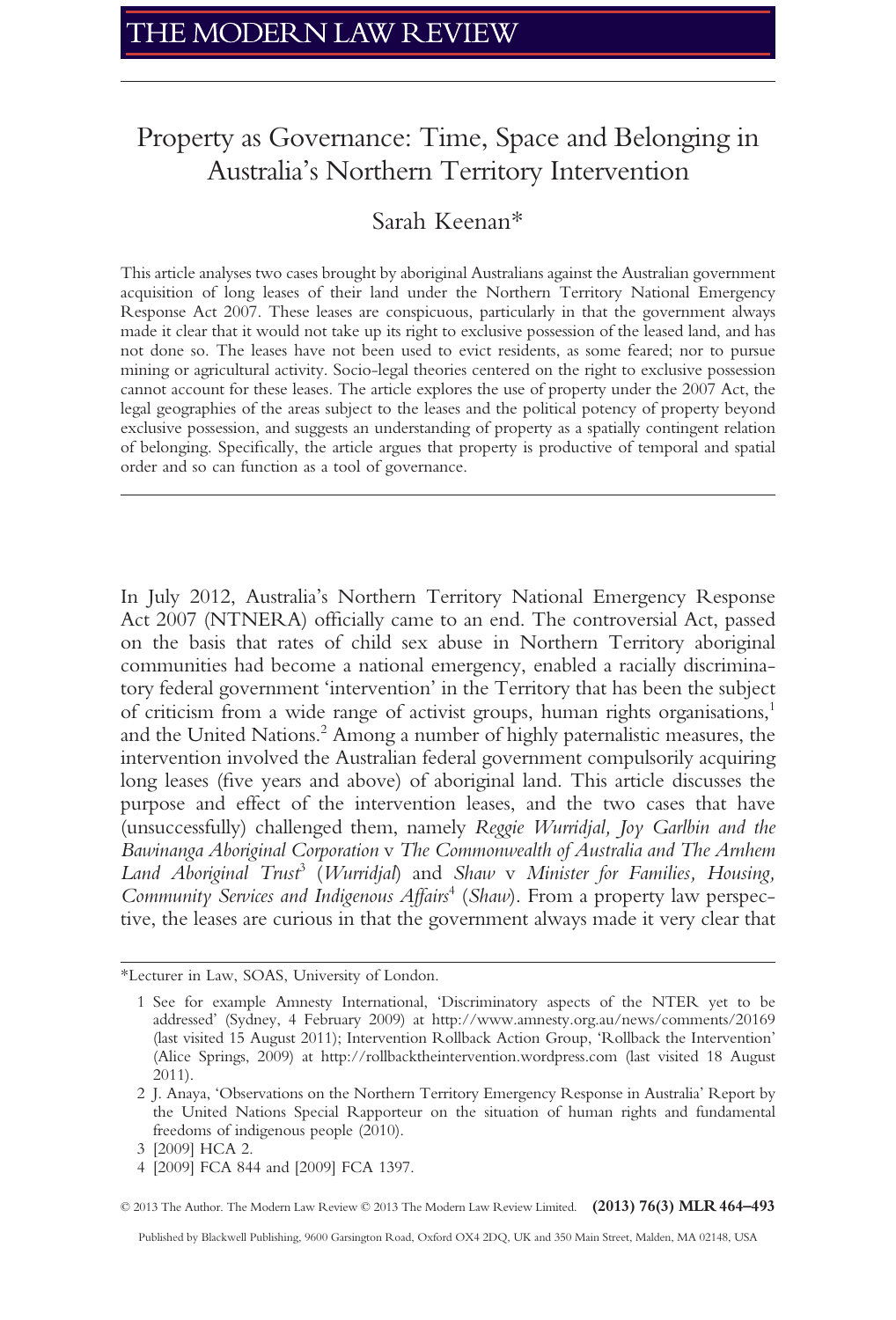it would not take up its right to exclusive possession of the leased land, and true to its word, it has not done so. The leases have not been used as a way to directly push residents off their land, as some feared; nor have they been used to pursue any kind of mining or agricultural activity. In fact theories of property that center around the subject's right to possess an object and exclude others from it, cannot account for these leases. To make sense of how property is being used in the NTNERA leases, a different analysis is needed, an analysis that focuses not on the propertied subject and her right to possess and exclude, but on the space through which property is constituted, and the way that that space affects how people live.

The analysis of the purpose and effect of the intervention leases that I put forward here is one that begins by looking at the legal geographies of the land subject to the leases – in particular, the areas of land being contested in the *Wurridjal* and *Shaw* cases. Discussing and building upon an understanding of property as a spatially contingent relation of belonging, I explore the political potency of property beyond exclusive possession and its various effects. This understanding involves thinking about property not just in terms of objects that belong to and are possessed by subjects, but also in terms of parts that belong to and are constitutive of wholes. The latter understanding of property as part-whole belonging enables an analysis whereby characteristics generally associated with identity politics (such as whiteness or aboriginality) can be understood as property in the same way as the ownership of more tangible objects can. My analysis of the cases demonstrates that what was at stake in the contested leases was not so much possession of the land, as it was the time and space of belonging that property produces. Specifically, I argue that property can be understood as a process that is productive of temporal and spatial order, and that this production allows property to function as a tool of governance.

#### **THE INTERVENTION**

'The intervention' is the term given to the set of policies enabled by the federal government's NTNERA, the tabling and passage of which followed the Northern Territory government's 'Little Children are Sacred' report, which contained allegations of widespread child sex abuse in the Territory's remote aboriginal communities.5 These allegations were based on a nine-month inquiry led by Rex Wild QC, a non-aboriginal lawyer, and Pat Anderson, an aboriginal woman with expertise in indigenous health. The report itself did not declare the existence of an emergency, but did state that the issue of child sexual abuse was one that required urgent attention.<sup>6</sup>

<sup>5</sup> P. Anderson and R. Wild, 'Little Children are Sacred' Report of the Inquiry into the Protection of Aboriginal Children from Sexual Abuse, Northern Territory Government (2007).

<sup>6</sup> *ibid*, 7.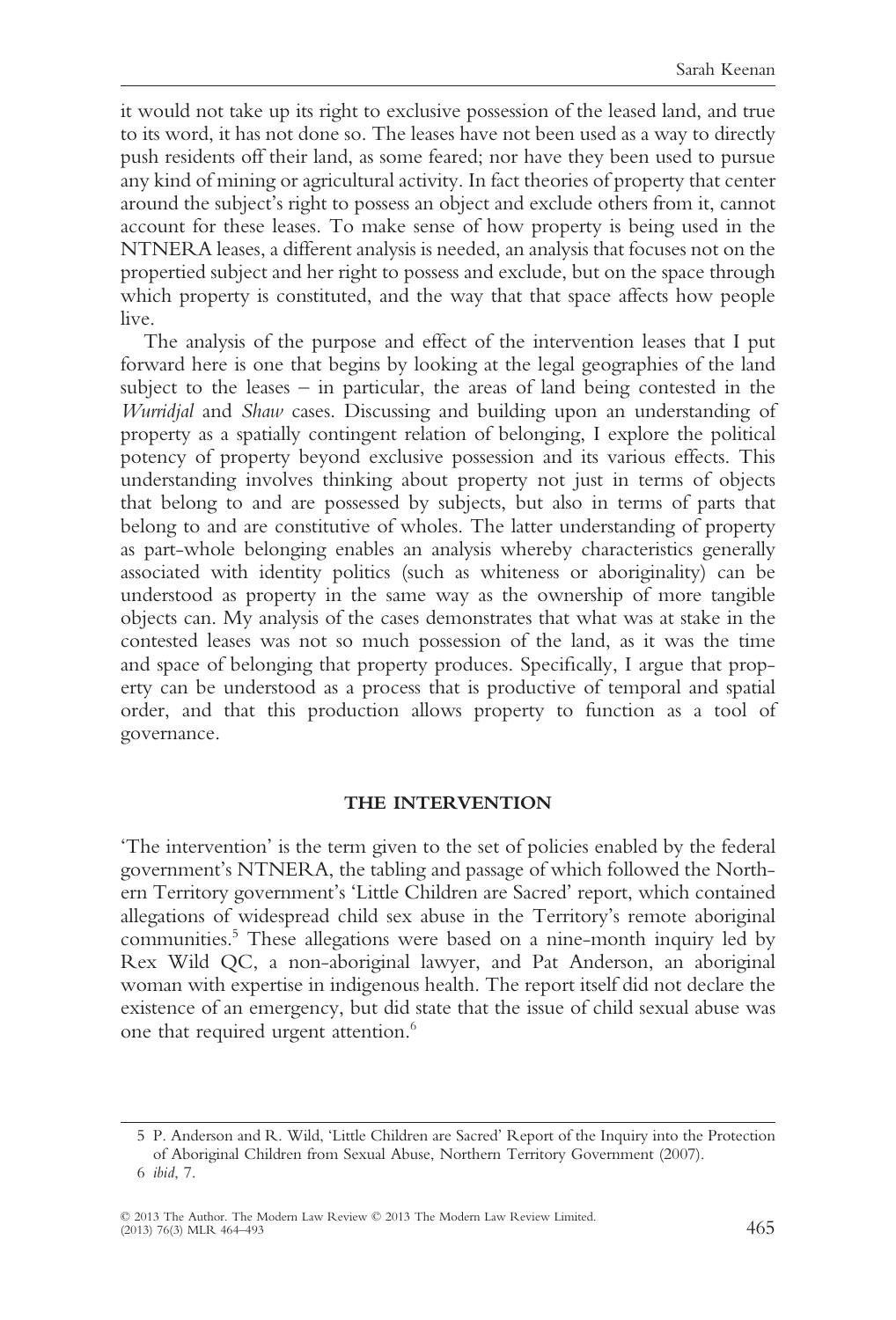The Northern Territory is Australia's third largest federal division but its least populated (230,000 residents).7 It is the 'most aboriginal' area of Australia in the sense that it has by far the highest aboriginal proportion of its population of any Australian jurisdiction (over 30 per cent compared to the next highest 3.8 per cent),<sup>8</sup> the highest number of native title land claims,<sup>9</sup> and is the site of the first and most significant Aboriginal land rights legislation passed in Australia to date (around 45 per cent of the area of the Northern Territory is now aboriginalowned under the Aboriginal Land Rights (Northern Territory) Act 1976 (Land Rights Act) which is far higher than in any other jurisdiction).<sup>10</sup> The Northern Territory is one of only two mainland Australian territories, the other being the small area around the federal capital of Canberra. Although the territories are now self-governing, they are still subject to having their laws over-ridden by the federal government, $11$  a level of intrusion from which the Australian states are immune. Drawing on this power, the federal government, which was then headed by conservative Prime Minister John Howard, announced on 21 June 2007 that the levels of child sex abuse in the Northern Territory's aboriginal communities had become a national emergency to which the Territory government had failed adequately respond. As such, the federal government was to immediately draft, pass and implement emergency response legislation. With bipartisan support from the then Labor opposition, the NTNERA took effect in the prescribed Northern Territory communities within weeks of its announcement. $12$ 

The NTNERA and associated amending legislation introduced a range of highly paternalistic and racially discriminatory measures to large areas of the Northern Territory. These measures apply to 'prescribed areas' of the Territory, which are defined in the Act as all aboriginal land<sup>13</sup> as well as any other area declared by the relevant Minister, with the exact co-ordinates for the prescribed areas listed in a schedule to the Act.14 All prescribed areas are those of aboriginal communities.15 The NTNERA measures applicable in the prescribed areas include a total ban on the possession and consumption of alcohol,<sup>16</sup> compulsory income management for all welfare recipients, $17$  compulsory installation of

<sup>7</sup> Australian Bureau of Statistics, 'Australian Demographic Statistics' (Canberra, 2009) at http:// www.abs.gov.au/ausstats/abs@.nsf/mf/3101.0/ (last visited 15 February 2010).

<sup>8</sup> Australian Human Rights Commission, 'A statistical overview of Aboriginal and Torres Strait Islander Peoples in Australia' (Sydney, 2008) at http://www.hreoc.gov.au/social\_justice/ statistics/index.html#Heading34 (last visited 15 February 2010).

<sup>9</sup> National Native Title Tribunal, 'Northern Territory' (Canberra, 2010) at http://www.nntt.gov. au/Native-Title-In-Australia/Pages/Northern-Territory.aspx (last visited 15 February 2010).

<sup>10</sup> B. A. West and F. T. Murphy, *A Brief History of Australia* (New York: Infobase Publishing, 2010) 85.

<sup>11</sup> The Constitution of the Commonwealth of Australia, s 122.

<sup>12</sup> NTNERA, s 2.

<sup>13</sup> That is, land held on trust under the Land Rights Act.

<sup>14</sup> NTNERA, s 4.

<sup>15</sup> Based on a search of all legislative instruments passed under NTNERA as at 15 February 2011.

<sup>16</sup> NTNERA, s 12.

<sup>17</sup> NTNERA, s 126.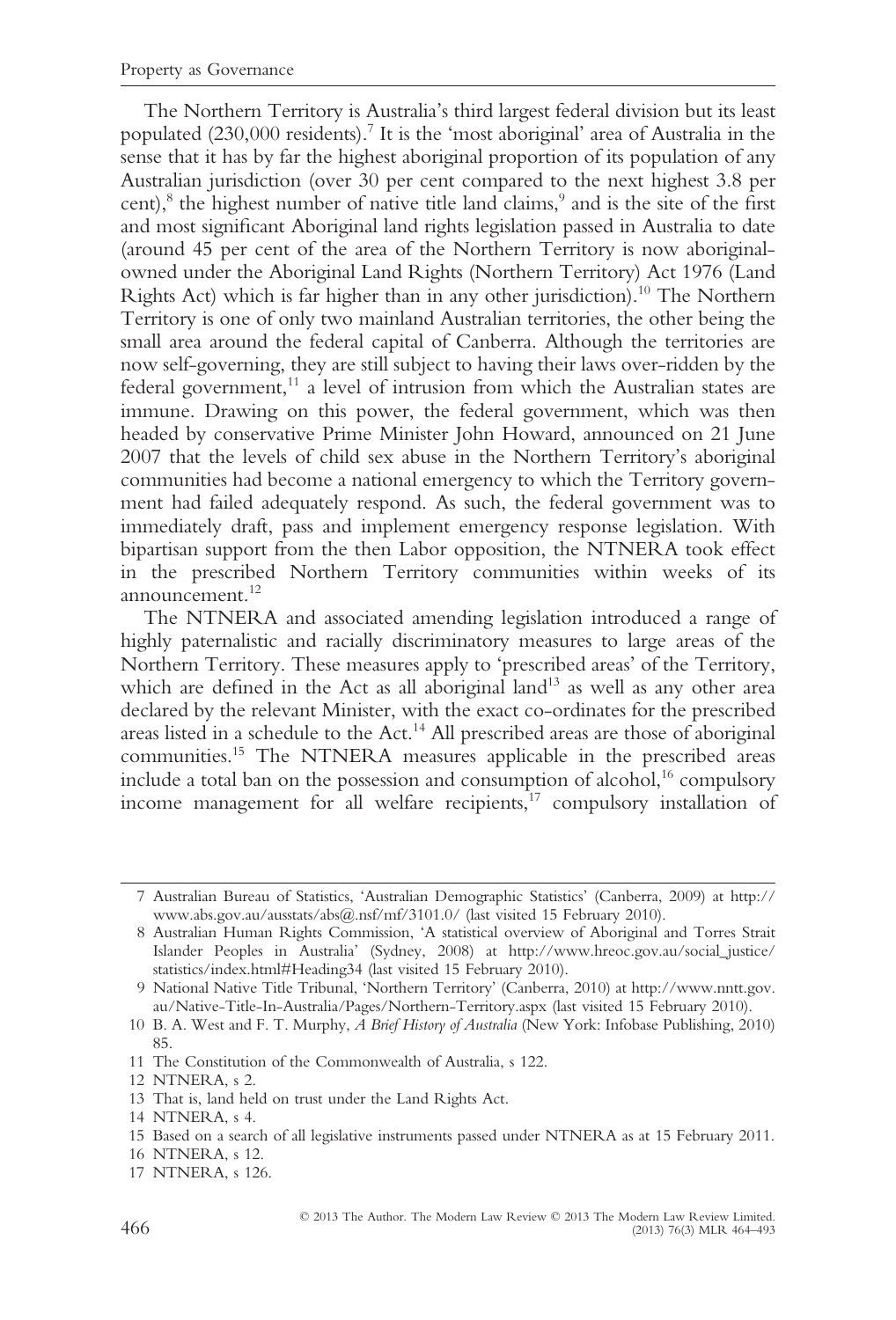anti-pornography filters on all public computers as well as obligatory recordkeeping of all computer users,18 cutting back of the permit system for entry onto aboriginal land,19 federal government takeover of local services and community stores as well as a ministerial power to suspend all elected councilors, $2^0$  a ban on Northern Territory courts from taking customary law into account when dealing with bail applications and sentencing,<sup>21</sup> and compulsory rent-free five-year leases of aboriginal land to the federal government.22 The compulsory income management means that welfare recipients have half of their fortnightly payments quarantined for food and other essential items only, for which they are issued a 'basics card' that can only be used in approved stores within the Northern Territory.23 The NTNERA made itself exempt from Australia's Racial Discrimination Act  $1975^{24}$  as it would otherwise have clearly fallen foul of its prohibition of discrimination on the basis of race.

The NTNERA does not actually implement most of the recommendations of the Little Children are Sacred report. In many cases the relationship between the intervention provisions and child protection 'remains unexplained',25 and the intervention has been criticised by the United Nations, a number of human rights organisations and many activist groups.<sup>26</sup> It has also been noted that according to some statistics the rates of child abuse in the Northern Territory are in fact lower than in most other Australian jurisdictions,27 and the number of convictions for child sex abuse in the prescribed areas did not significantly rise during the intervention despite increased police powers and surveillance.28 Yet despite the apparent absence of a 'national emergency' concerning child sex abuse in the prescribed communities, the intervention remained in force for its full five-year period, ending in mid-2012 due to its sunset clause.<sup>29</sup>

20 NTNERA, Parts 5 and 7.

22 NTNERA, Part 4, Division 1.

<sup>18</sup> NTNERA, Part 3.

<sup>19</sup> Families, Community Services and Indigenous Affairs and Other Legislation Amendment (Northern Territory Emergency Response and Other Measures) Act 2007, Sched 4.

<sup>21</sup> NTNERA, ss 90, 91.

<sup>23</sup> Housing Australian Government Department of Families, Community Services and Indigenous Affairs, 'Closing the Gap in the Northern Territory: January 2009 to June 2009 Monitoring Report' (2009) 54.

<sup>24</sup> NTNERA, s 132.

<sup>25</sup> L. Behrendt, C. Cunneen and T. Libesman, *Indigenous Legal Relations in Australia* (Sydney: OUP, 2009) 81–82.

<sup>26</sup> See for example Anaya, n 2 above; Amnesty International, n 1 above; Intervention Rollback Action Group, n 1 above.

<sup>27</sup> West and Murphy, n 10 above, 232.

<sup>28</sup> Australian Government Department of Families, Housing, Community Services and Indigenous Affairs, 'Closing the Gap: Monitoring Report July – December 2010' (2010) Section 6.7.

<sup>29</sup> NTNERA, s 6.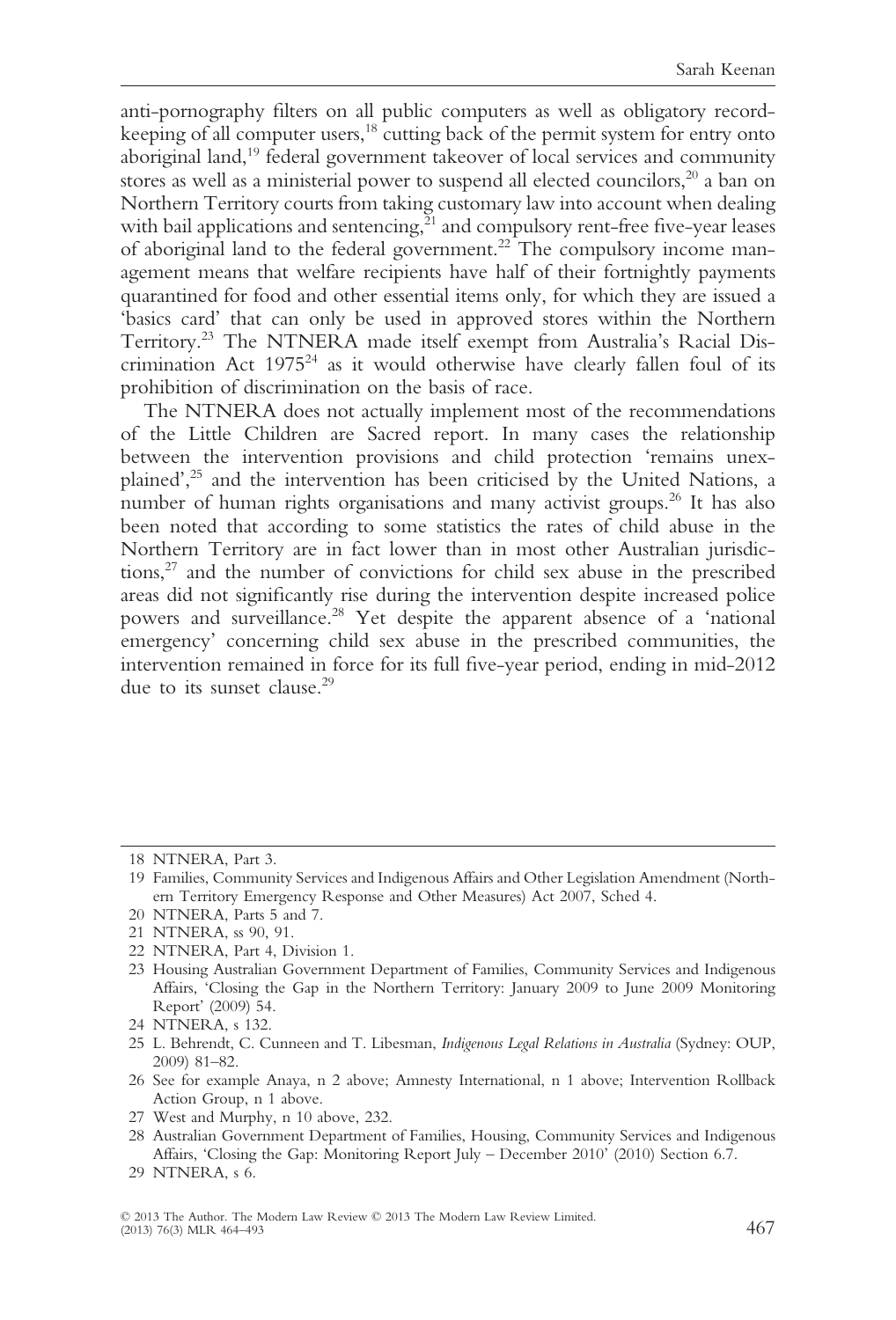# **THE LEGAL GEOGRAPHY OF THE MANINGRIDA REGION AND ALICE SPRINGS TOWN CAMPS**

In order to understand the broader significance of the *Wurridjal* and *Shaw* challenges to the intervention leases, it is useful to consider the legal geography of the Maningrida and Alice Springs town camp areas that these cases concern. Consistent with the spatial turn in the humanities and social sciences, legal geography shifts the focus of analysis away from the legal subject and onto the places, spaces and landscapes in which the subject is located.30 Legal geographer Nicholas Blomley, for example, has shown ways in which violence is encoded in landscapes – through spectacular means such as nation-state border walls but also through more mundane means such as private property rights.<sup>31</sup> Though disparate in its methods and theoretical underpinnings,  $32$  legal geography demonstrates the political importance of space, asking how the spatial connects with the legal and the social, both conceptually and in a range of practical settings.<sup>33</sup> In questioning how subjects, practices and things come to have a particular place in the world (and to be out of place elsewhere), legal geography resonates with phenomenological approaches such as those of Franz Fanon and Sara Ahmed. Drawing on Fanon, Ahmed argues that 'doing things' depends not so much on intrinsic capacity, or even upon dispositions or habits, but on the ways in which the world is available as a space for action, a space where things 'have a certain place' or 'are in place'.<sup>34</sup> In other words, the world is a space where subjects, objects and practices belong in particular places, and where that belonging affects what is possible for whom. Exploring the legal geographies of the Maningrida region and the Alice Springs town camps, asking what kinds of spaces they are and who and what belong there, is a useful way to begin interrogating what was at stake in the intervention leases.

Both the Maningrida region and the Alice Springs town camps are of course located in the Northern Territory, which has always been regarded as 'the last frontier' in terms of the ongoing production and maintenance of Australia as a white settler state.35 The harsh desert and tropical conditions in the Territory made it the most difficult area of Australia to populate with white settlers, with international commentators in the early 1900s suggesting that white Australians had not effectively occupied the north to the level required by international law, and Australian politicians speaking publicly of 'the problem' of the lack of white settlers and the ongoing prevalence of

<sup>30</sup> For an overview of legal geography see N. Blomley, D. Delaney and R. T. Ford (eds), *The Legal Geographies Reader: Law, Power and Space* (Oxford: Blackwell, 2001).

<sup>31</sup> N. Blomley, 'Law, Property, and the Geography of Violence: The Frontier, the Survey and the Grid' (2003) 93 *Annals of the Association of American Geographers* 121.

<sup>32</sup> A. Philippopoulos-Mihalopoulos, 'Law's Spatial Turn: Geography, Justice and a Certain Fear of Space' (2011) 7 *Law, Culture and the Humanities* 182.

<sup>33</sup> See n 30 above.

<sup>34</sup> S. Ahmed, 'A phenomenology of whiteness' (2007) 8 *Feminist Theory* 149, 152.

<sup>35</sup> West and Murphy, n 10 above, 86.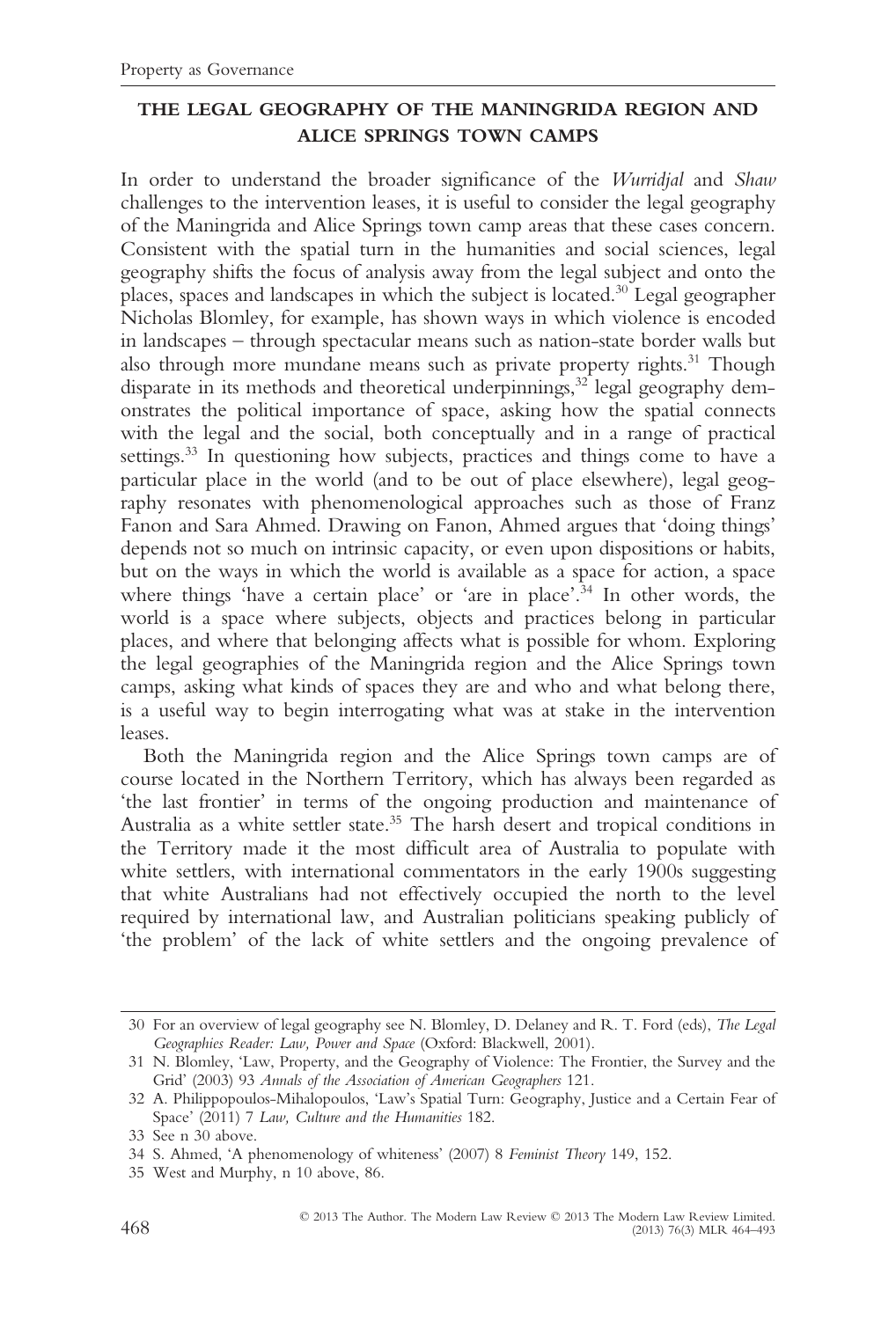aboriginal culture in the north until the  $1940s<sup>36</sup>$ . The present-day aboriginal land rights movement began in the Northern Territory in 1966, with the Gurindji people walking off the Wave Hill cattle station and demanding the return of their land – a fight they won in 1975, and which led to the Land Rights Act the following year.37 The Northern Territory was only declared to be self-governing rather than under the direct control of the federal government in 1978.38 The Territory government's attitude towards the federal government has been described as one of 'hostile suspicion' due to both the long history of federal control and the federal government's retention of its constitutional power to override Territory decisions.<sup>39</sup> The Northern Territory thus continues to be a place where the forces of Australian settler colonialism meet with significant aboriginal resistance.

#### **The Maningrida region**

The Maningrida region over which the leases in the *Wurridjal* case is concerned, is an aboriginal community in Arnhem Land, a large, remote region on the north coast of the Northern Territory. Due to its remote position and its extreme tropical and often drought-ridden environment, Arnhem Land has a relatively short colonial history compared with other regions of Australia (and even with other regions of the Northern Territory), meaning aboriginal customs, beliefs and institutions are still relatively strong.<sup>40</sup> Arnhem Land has been an aboriginal reserve since 1931, and since 1980 has been held by the Arnhem Land Aboriginal Trust (the Land Trust) for the benefit of several clans who are recognised as traditional owners under the Land Rights Act.<sup>41</sup> Like all land granted as a fee simple estate, the Maningrida region and all of Arnhem Land is 'private property', with entry and occupation specifically prohibited by the Act unless the person entering is either a traditional owner or has permission to enter. $42$ 

The township of Maningrida was established as an instrument of government policy in 1957.<sup>43</sup> With 2,700 residents, Maningrida today is the equal largest aboriginal community in the Territory and a relatively prosperous one. A Territory government report from 2008 states that Maningrida has 'a relatively well-developed economy with generally good work force participation ethic and

<sup>36</sup> H. Reynolds, 'Reviving Indigenous Sovereignty?' (2006) 6 *Macquarie Law Journal* 5.

<sup>37</sup> B. Attwood and A. Markus, *The Struggle for Aboriginal Land Rights: A Documentary History* (Melbourne: Allen & Unwin, 1999) 222–240.

<sup>38</sup> R. Gerritsen and D. Jaensch, 'The Northern Territory' in B. Galligan (ed), *Australian State Politics* (Melbourne: Longman Cheshire, 1986) 140.

<sup>39</sup> *ibid*, 152.

<sup>40</sup> J. C. Altman, 'Fresh Water in the Maningrida Region's Hybrid Economy: Intercultural Contestation over Values and Property Rights' (Australian National University, 2008).

<sup>41</sup> Agreements, Treaties and Negotiated Settlements Project, 'Arnhem Land Aboriginal Trust' (Melbourne, 2011) at http://www.atns.net.au/agreement.asp?EntityID=3210 (last visited 2 March 2011).

<sup>42</sup> Land Rights Act, s 70.

<sup>43</sup> Altman, n 40 above, 1.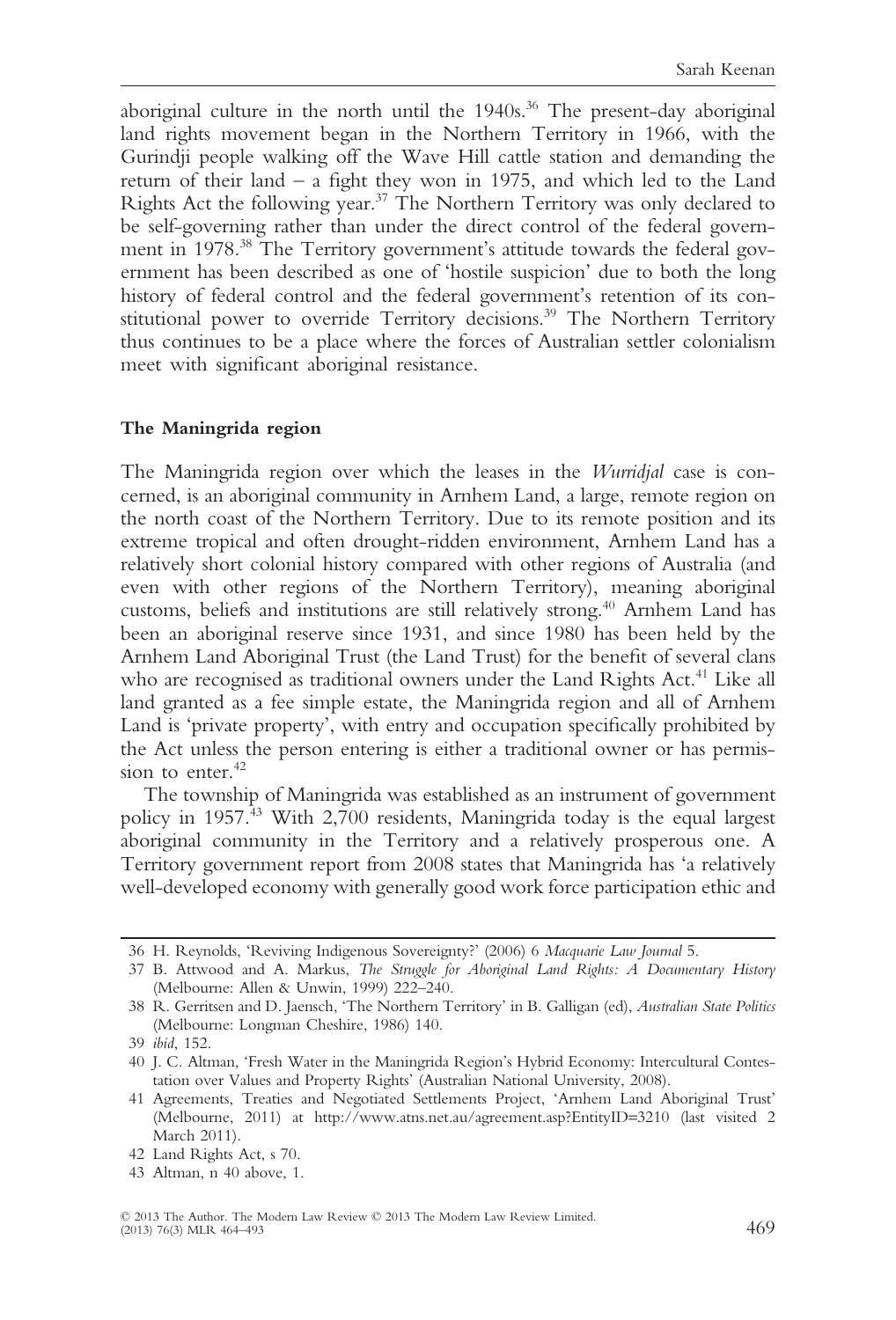a track record of developing and sustaining trading businesses'.44 While many aboriginal people have moved to the township of Maningrida itself, many also continue to live in outstations on the region, of which there are over 30.45 Due to the relatively short history of white settlement and the support of outstation living by the local Bawinanga Aboriginal Corporation, which runs programs promoting aboriginal languages and culture, aboriginal residents' relationship with land in the Maningrida region and throughout Arnhem Land is stronger than in other parts of Australia and is also robustly defended in the face of encroaching white governance. Apart from being a strong site of aboriginal culture, Arnhem Land communities are also willing to use the legal system to defend their way of life. In July 2008 for example, the Arnhem Land Aboriginal Land Trust won an action against the Northern Territory government in the High Court for exclusionary rights over the tidal waters surrounding Blue Mud Bay. $46$ 

## **The Alice Springs town camps**

The Alice Springs town camps that were the subject of the sub-leases in the *Shaw* case are also places of aboriginal resistance, but with a different legal geography. In contrast to the Maningrida region, which has been inhabited by the same cultural groups of aboriginal people for centuries and remains an area of strong aboriginal culture largely because it has managed to stay at a distance from white settlers, the Alice Springs town camps are uniquely post-contact places that are by definition located in close proximity to settler space. The town camps only came into existence when white settlement began in the 1880s at the site that is now Alice Springs.47 Aboriginal people who had been dispossessed from their traditional lands moved in towards the town, where they could access rations and employment, and where those whose children had been forcibly taken into state care could visit them in Alice Springs institutions.48 The camps consist mainly of self-constructed shacks built without government permission.<sup>49</sup> From a legal perspective they were originally classed as illegal squatters on crown land.50 Aboriginal people were attracted to town camps because they provided a space almost free of colonial control. In contrast to the missions and reserves of the late 1800s and early 1900s, town camps allowed aboriginal languages to be spoken, cooking to be done in aboriginal style and children to be raised by their own families.<sup>51</sup> The camps also provided a safe

<sup>44</sup> Northern Territory Government, 'Maningrida Study' (Darwin 2008) at http://www.dhlgrs. nt.gov.au/\_\_data/assets/pdf\_file/0020/121367/Maningrida\_Study.pdf (last visited 3 December 2011).

<sup>45</sup> Altman, n 40 above, 1.

<sup>46</sup> *Northern Territory of Australia* v *Arnhem Land Aboriginal Land Trust* [2008] HCA 29.

<sup>47</sup> F. Coughlan, 'Aboriginal Town Camps and Tangentyere Council: The Battle for Self-Determination in Alice Springs' (MPhil Thesis, School of Humanities, La Trobe 1991) 22. 48 *ibid*.

<sup>49</sup> P. Memmott, 'From the 'Curry to the 'Weal: Aboriginal Town Camps and Compounds of the Western Back-Blocks' (1996) 7 *Fabrications: The Journal of the Society of Architectural Historians, Australia and New Zealand* 1, 4.

<sup>50</sup> Coughlan, n 47 above, 80.

<sup>51</sup> *ibid*, 29.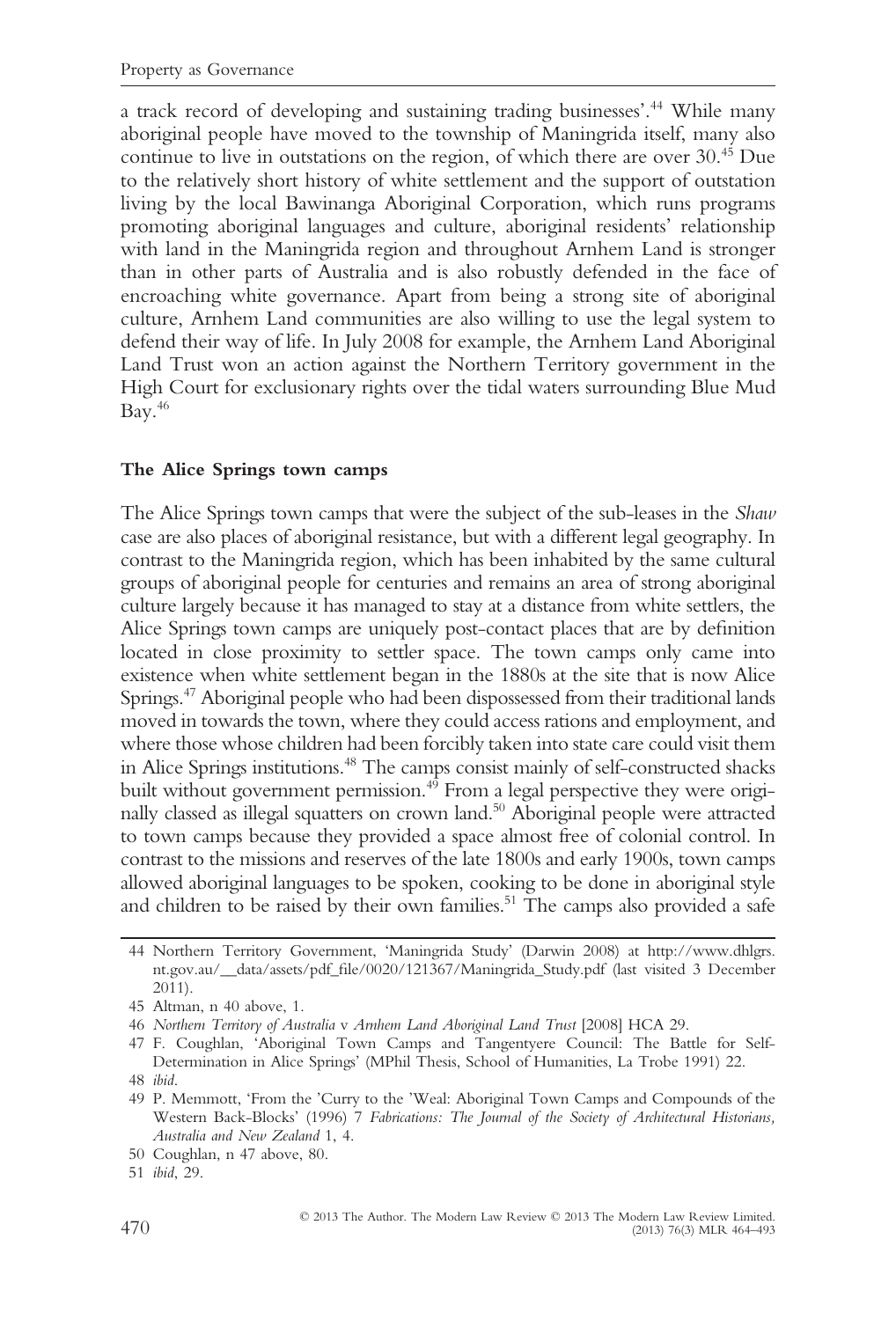place for aboriginal people who live further out bush to come and stay for extended periods.<sup>52</sup> In short, as Frances Coughlan argues, 'cultural destruction programs were not carried out on the town camps in the way they were on government settlements and church run missions'.53

The town camps thus first developed, and continue to exist today, as places physically close to the white settler space of Alice Springs but culturally distant from it. An architectural study of the town camps in the 1990s stated that they

have been created and built by their users, adjusted as required to suit their own lifestyle and changing needs, and supportive of their own social organisation and interaction, all this being done by the people with their own devices, their own labour and skills, and drawing where appropriate on the traditions of their precontact indigenous architecture.54

Anthropologists have also pointed out the autonomy and permanence of town camp communities, their distinct social kinship structures and their continuing attachment to traditional aboriginal beliefs and values.<sup>55</sup> A development study from 1981 emphasised that the town camps were a place of open rejection of 'the European suburban way of life',<sup>56</sup> and historian Henry Reynolds writes that similar town camps in the neighbouring state of Queensland acted as 'refuges for guerilla fighters, and also training centres for urban criminals whose pursuits were a form of ongoing resistance to colonial domination'.57

Since the mid-1970s, the Alice Springs town camp communities have been attempting to negotiate legal recognition of their presence on and relationship with the land. The communities formed Housing Associations for each respective camp and in 1977 the associations established an umbrella organisation, Tangentyere Council, to assist with negotiations for leases of the land and to help tackle other needs such as garbage and water services, roads, education, training, employment and housing.58 The town camps were not eligible for a grant of deed under the Land Rights Act, but could apply for long leases under the Special Purpose Leases Act 1953 (NT) or the Crown Lands Act 1992 (NT). The Northern Territory government reluctantly granted a number of leases to town camps that applied, but in 1981 it announced a freeze on the granting of any further leases on town camps 'until adequate and rational use is made by aboriginals of existing land grants'.59 The freeze lasted until 1986,

<sup>52</sup> *ibid*, 11.

<sup>53</sup> *ibid*, 29.

<sup>54</sup> Memmott, n 49 above, 1.

<sup>55</sup> *ibid*, 3.

<sup>56</sup> M. Heppell and J. J. Wigley, *Black Out in Alice: A History of the Establishment and Development of Town Camps in Alice Springs* (Canberra: Australian National University, 1981) cited in Memmott, n 49 above, 4.

<sup>57</sup> H. Reynolds, 'Fringe Camps in Nineteenth Century Queensland' in *Lectures on North Queensland History* 3<sup>rd</sup> series (Department of History, James Cook University, Townsville, 1978) cited in Memmott, n 49 above, 7.

<sup>58</sup> Coughlan, n 47 above, 58.

<sup>59</sup> *ibid*, 83.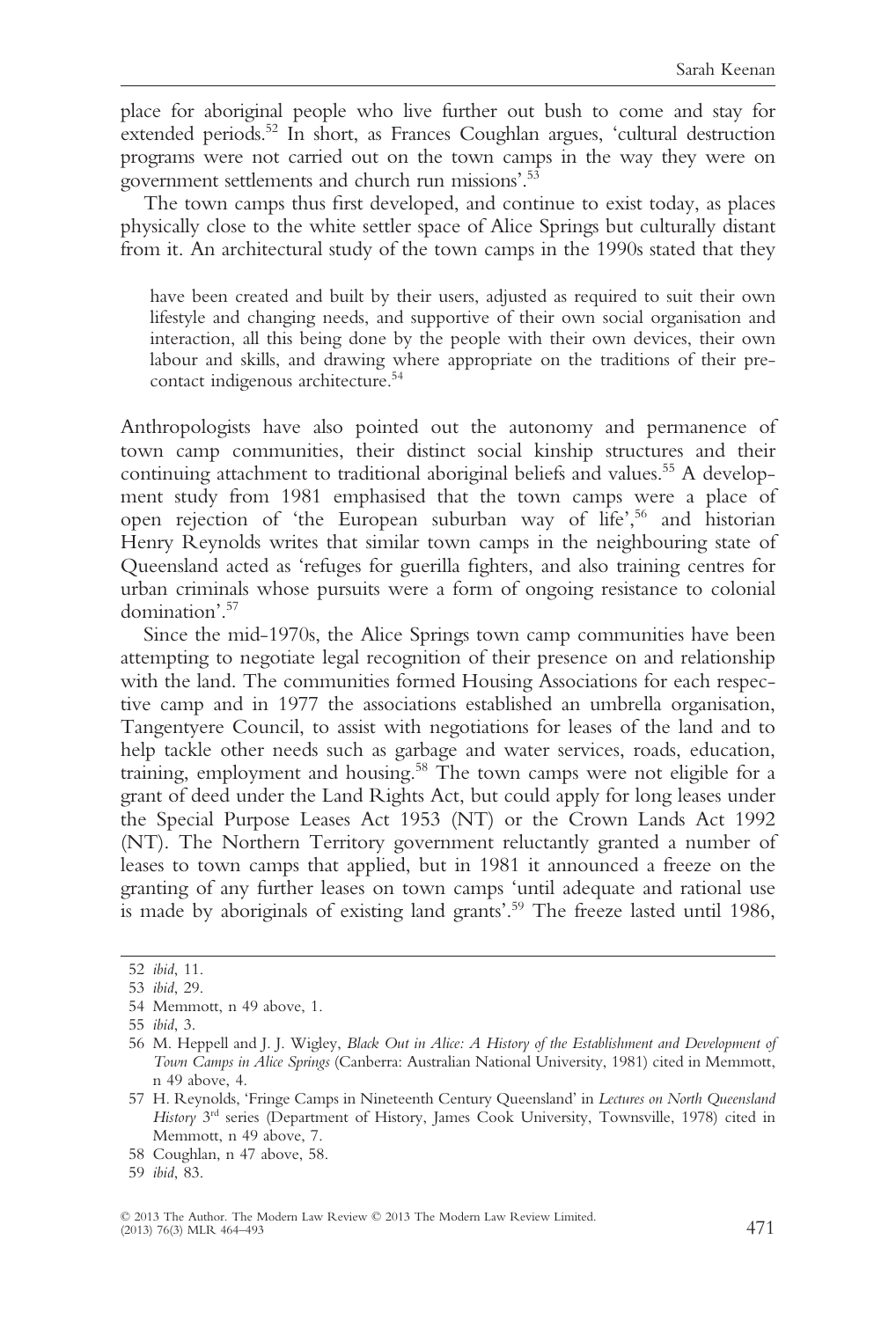after which leases were granted to the remaining town camps, but battles continued with the government over the provision of essential services to the town camps, in particular running water. While the town camps had always been faced with the social problems of poverty and dispossession, these were compounded by alcoholism and related problems when the Northern Territory government passed legislation in 1983 making it a criminal offence to drink alcohol in public within two kilometers of any licensed premises. Aboriginal drinkers, who were not welcome in pubs, retreated to the town camps as places where they could drink safely.60 The Tangentyere Council introduced a number of programs to address drinking and associated problems in the town camps, though these were generally poorly funded and largely unrecognised by Territory and federal governments.<sup>61</sup>

The Alice Springs town camps have thus had a tumultuous relationship with both the Northern Territory and federal governments. While the federal government's Land Rights Act prohibited the town camp communities from eligibility for freehold title, it did make provision for the camps to apply for leases from the Northern Territory government, which each town camp Housing Association eventually managed to do. And while the Tangentyere Council faced opposition from the Territory government, it did eventually manage to incorporate and win funding from both the federal and Territory governments to run successful housing and social programs for the town camp communities with little government interference. The funding and property rights were not enough to overcome the social problems faced by the town camp communities and their lack of essential services – several town camps today still do not have power or running water.<sup>62</sup> The town camp communities experienced a tension between seeking government recognition and assistance on the one hand, and prioritising the retention of aboriginal control on the other.

The government maintained a generally negative attitude toward town camps. A Commonwealth government report from 1982 defined town campers as

any group of Aboriginals living at identified camp sites near or within towns or cities which form part of the socio-cultural structure of the towns and cities, but which have a lifestyle that does not conform to that of the majority of non-Aboriginal residents and are not provided with essential services and housing on a basis comparable to the rest of the population.<sup>63</sup>

Although urban policy experts argued for the legitimacy of town camps as permanent aboriginal communities, noting the cultural autonomy enjoyed by

<sup>60</sup> *ibid*, 100.

<sup>61</sup> Tangentyere Council, 'History' (Alice Springs, 2011) at http://www.tangentyere.org.au/about/ background/ (last visited 2 March 2011).

<sup>62</sup> *ibid*.

<sup>63</sup> Commonwealth of Australia, 'Strategies to Help Overcome the Problems of Aboriginal Town Camps' Report to the House of Representatives Standing Committee on Aboriginal Affairs (Canberra: Government Printer, 1982) 5–6.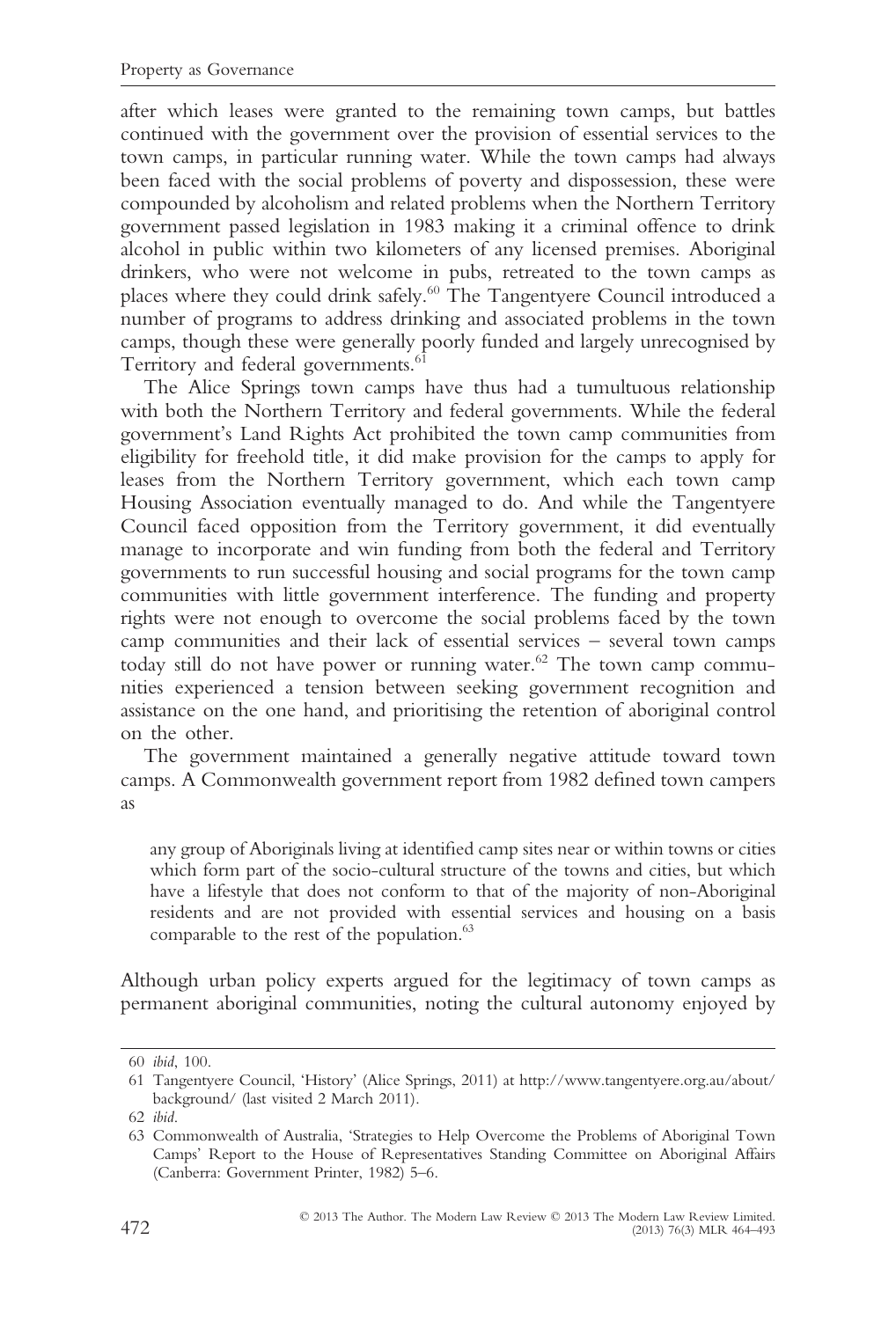the communities and the stability of aboriginal people living in town camps compared to those living in the suburbs, successive Territory and federal governments have been reluctant to recognise and support the town camps as viable aboriginal-controlled spaces.<sup>64</sup>

Both the Alice Springs town camps and the Maningrida area have wellentrenched geographies of tension with and resistance to the Australian state. Both are places constructed out of broader relations of colonisation and resistance between aboriginal Australians and white Australian law. And unlike most of Australia, both the Alice Springs town camps and the Maningrida can be described as spaces of aboriginal belonging – spaces where white people are a minority, bush food is still cooked and shared in traditional ways, people value sleeping outside and caring for the land in a non-agricultural way, and aboriginal languages are widely spoken. In this sense it is somewhat unsurprising that they were legislatively singled out from the rest of Australia. Though the NTNERA prescribed these areas on the basis of race and purportedly deviant sexuality, they had long been places that did not fit with the rest of postcontact Australia.

## **THE CASES: REGGIE WURRIDJAL AND BARBARA SHAW AGAINST AUSTRALIA**

There have been two legal challenges brought against the intervention, both involving local aboriginal challenges to government leases. The first case, led by Reggie Wurridjal, concerned the five-year lease of the Maningrida region to the Commonwealth, and the second case was brought by Barbara Shaw concerning 40-year (and longer) sub-leases of the Alice Springs town camps. Although both cases raise questions of administrative and public law, my analysis focuses on the property aspect. As stated above, from a property law perspective the leases are curious in that the federal government never took up its right to exclusive possession, and apparently never intended to. Possession was not what was ultimately at stake in the contest for property in the Maningrida and Alice Springs town camps. As I have argued elsewhere, although there is an extremely wide and rich body of research on property, most theories of property continue to have as their focus the propertied subject and her right to possess and/or exclude, rather than the broader space through which property is constituted.<sup>65</sup> Bringing a spatial analysis to property offers new perspectives on its constitution and effects. To make sense of what was at stake in the intervention leases, it is necessary to consider property not just in terms of subjects and possession but also in terms of spaces and belonging.

The fact that the leases and sub-leases are the only intervention provisions to be challenged in court is interesting because on the face of it they are some of the less intrusive provisions of the intervention. The leases and sub-leases subject to

<sup>64</sup> J. Taylor, 'Aboriginal intra-urban mobility in Katherine, Northern Territory' (1990) 8 *Urban Policy and Research* 76, 77–79.

<sup>65</sup> S. Keenan, 'Subversive Property: Reshaping Malleable Spaces of Belonging' (2010) 19 *Social and Legal Studies* 423.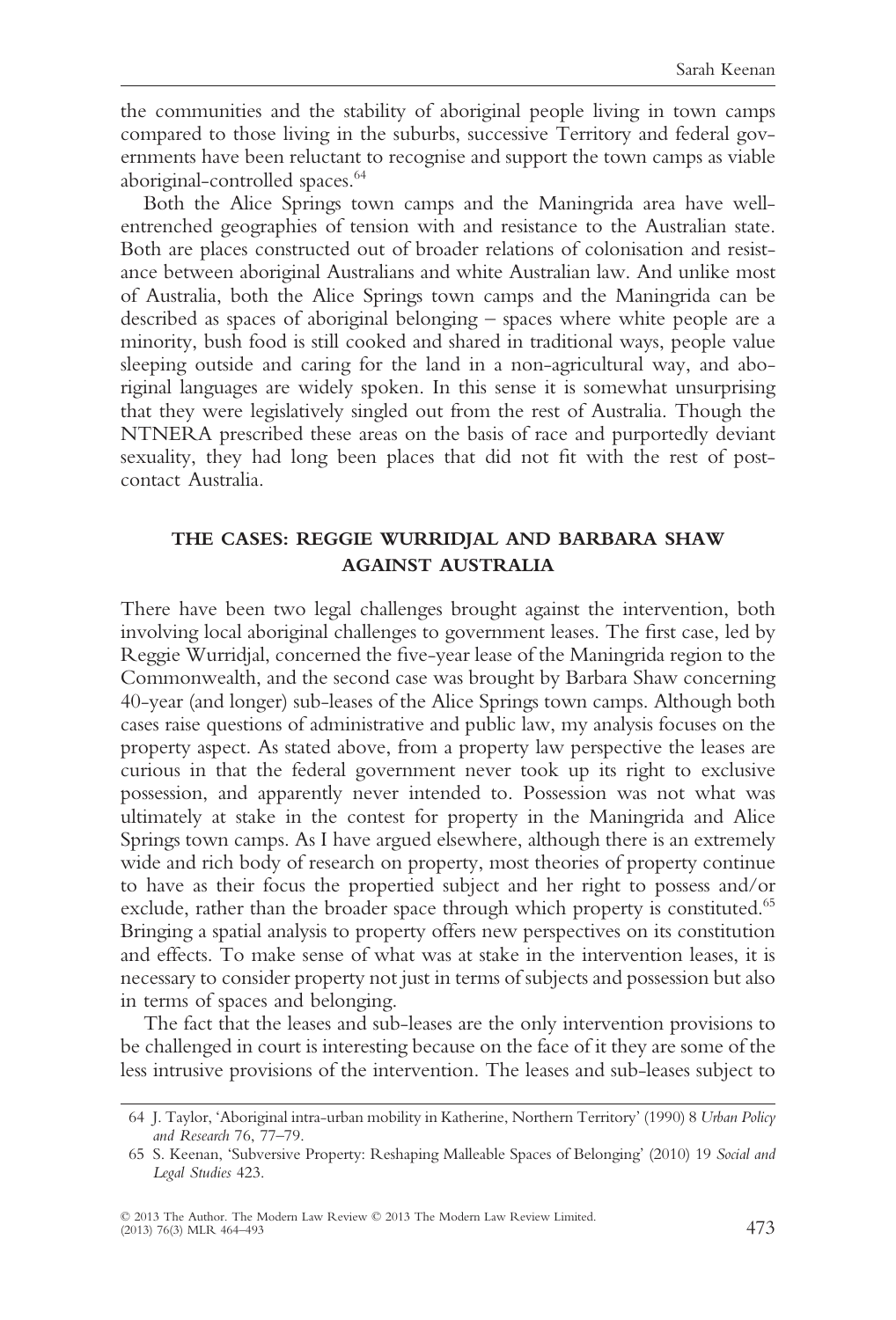challenge only make the federal government the tenant of aboriginal land, they explicitly prohibit any mining from taking place, $66$  and they do not have an immediate effect on the daily lives of aboriginal people as provisions such as compulsory income management and the total ban on alcohol do. Although the five-year leases grant the federal government 'exclusive possession and quiet enjoyment of the land while the lease is in force', $67$  it has not, in any of the prescribed areas, sought to enforce this right. Government officials made a point of publicly assuring aboriginal land councils that the leases did not amount to a land grab.68 Indeed then Prime Minister John Howard said in reaction to land grab allegations that 'we're offering a guarantee that we're not taking anything from anybody. We're trying to give things back'.<sup>69</sup> The government asserts that the leases 'help to expand opportunities for business investment such as farming, tourism and retail businesses and home ownership' and 'offer opportunity for economic development and better housing and infrastructure' for the benefit of the existing aboriginal communities.<sup>70</sup> In terms of better housing and infrastructure, the government argued that having long leases meant that it would not have to go through bureaucratic approval processes from aboriginal owners in order to make repairs on houses and impose maintenance conditions on individual renters.71 The minister stated that the leases would also allow the government to promote private home ownership in aboriginal communities rather than the communal title which almost all aboriginal land is currently held under.72 Almost identical arguments were made in regards to the 40-year sub-leases.73

Anti-intervention campaigners point out that, contrary to the federal government's stated objectives, housing for aboriginal people in the prescribed areas has not improved under the intervention leases and sub-leases, and any 'economic development' has been negligible.74 Although the government reports that it built 310 new houses between the beginning of the intervention in mid-2007 and June 2011, activists note that many of these houses are for non-aboriginal

<sup>66</sup> NTNERA, s 35(2B).

<sup>67</sup> NTNERA, s 35(1).

<sup>68</sup> ABC News, 'QC rejects NT land grab fears' (Sydney, 17 July 2007) at http://www.abc.net.au/ news/2007-07-11/qc-rejects-nt-land-grab-fears/96634 (last visited 3 December 2011).

<sup>69</sup> P. Karvelas and S. Parnell, 'Communal land up for grabs' *The Australian* 30 June 2007 at http://www.theaustralian.com.au/news/nation/communal-land-up-for-grabs/story-e6frg6nf-1111113856963 (last visited 24 August 2011).

<sup>70</sup> J. Macklin, 'Stronger Futures in the Northern Territory' Australian Government Discussion Paper (Canberra, June 2011) 13 and 22.

<sup>71</sup> Karvelas and Parnell, n 69 above.

<sup>72</sup> *ibid*. The Commonwealth government continues to have a policy of encouraging private home ownership in aboriginal communities, although how that ownership is linked to government leases is less clear in more recent reports: Macklin, n 70 above.

<sup>73</sup> M. Brough, 'Minister disappointed by decision on Alice Springs Town Camps' (Canberra, December 2010) at http://www.fahcsia.gov.au/sa/indigenous/pubs/nter\_reports/closing\_gap\_ NT\_jul\_dec\_2010/Documents/part2/Closing\_the\_Gap\_Part2.htm (last visited 25 August 2011).

<sup>74</sup> Intervention Rollback Action Group, n 1 above; ABC News, 'Intervention delivering "empty shipping containers, no houses" ' (Sydney, 7 September 2008) at http://www.abc.net.au/news/ 2008-07-09/intervention-delivering-empty-shipping-containers/2498780 (last visited 23 August 2011).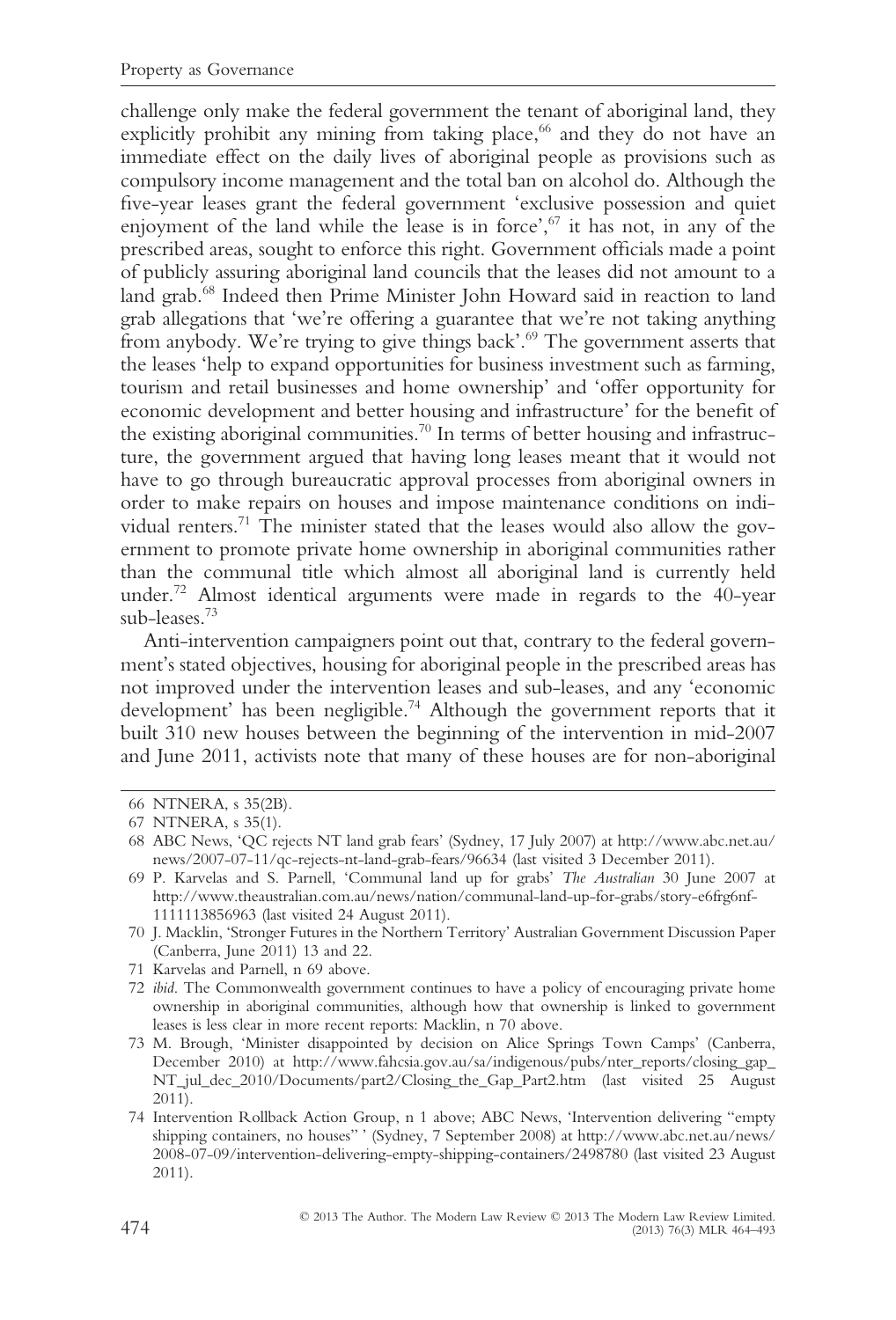government agents who are being shipped in to the Territory to administer the NTNERA, rather than for aboriginal residents.75 Whether individual home ownership is a desirable goal for aboriginal people is itself highly contestable, but at any rate, the slight increase in home ownership by aboriginal people that the government claims is now occurring has not solved the ongoing housing crisis in aboriginal communities in the Territory.76 However, while activists were concerned that the government control of housing enabled by the leases will come to mean 'higher rents, more restrictive tenancy conditions and easier eviction',<sup>77</sup> there is no evidence that the federal government has used its leases and sub-leases to directly push existing residents out of their homes.78 In neither the Maningrida region nor the Alice Springs town camps has the federal government taken up its leasehold right to exclusive possession.

Sean Brennan notes that the federal government's rationale for the five-year leases has shifted over time, and was always ambiguous.79 Its rationale for the 40-year sub-leases is not entirely clear either, but in its negotiations for the sub-leases it stated that it wanted access to and control of the land so as to make tenancy management reforms,<sup>80</sup> and that

[t]his leasing offer is not about kicking people out of their homes in Town Camps. The Government wants to make the houses in Town Camps better and safer for the people who are living there. We don't want people to end up living in the scrub or the river.<sup>81</sup>

On a standard property law analysis, the federal government's behaviour of going to great lengths to become the tenant (and sub-tenant) on land and then not taking up its right to exclusive possession is bizarre. Paddy Gibson argues that the leases are an attack on the gains won in the aboriginal land rights struggle, namely 'aboriginal control over their own lives'.<sup>82</sup> However that control had already been taken on a more direct and dramatic level with other provisions in the intervention such as the total ban on alcohol and compulsory income management.

Why then did the government insist on acquiring property rights in these areas when it had already taken control of residents' lives through more direct measures, and when it never intended to take possession of the land? Beyond the

<sup>75</sup> P. Gibson, 'Return to the Ration Days' Jumbunna (Sydney, 2009) at http://www.jumbunna. uts.edu.au/pdfs/JIHLBP11.pdf (last visited 2 December 2011) 17.

<sup>76</sup> The government acknowledges in its latest report that 'there remains a serious shortage of decent houses in remote Northern Territory communities': Macklin, n 70 above, 22.

<sup>77</sup> Gibson, n 75 above.

<sup>78</sup> Existing rights and interests in the land are preserved by section 34 of the NTNERA, but s 37 allows the Minister to terminate preserved rights.

<sup>79</sup> S. Brennan, 'Wurridjal v The Commonwealth: The Northern Territory Intervention and Just Terms for the Acquisition of Property' (2009) 33 *Melbourne University Law Review* 957, 963.

<sup>80</sup> *Shaw* v *Minister for Families, Housing, Community Services and Indigenous Affairs* [2009] FCA 1397 (*Shaw No 2)* at [103]–[104].

<sup>81</sup> Commonwealth fact sheet reproduced in *Shaw No 2* at [111].

<sup>82</sup> Gibson, n 75 above.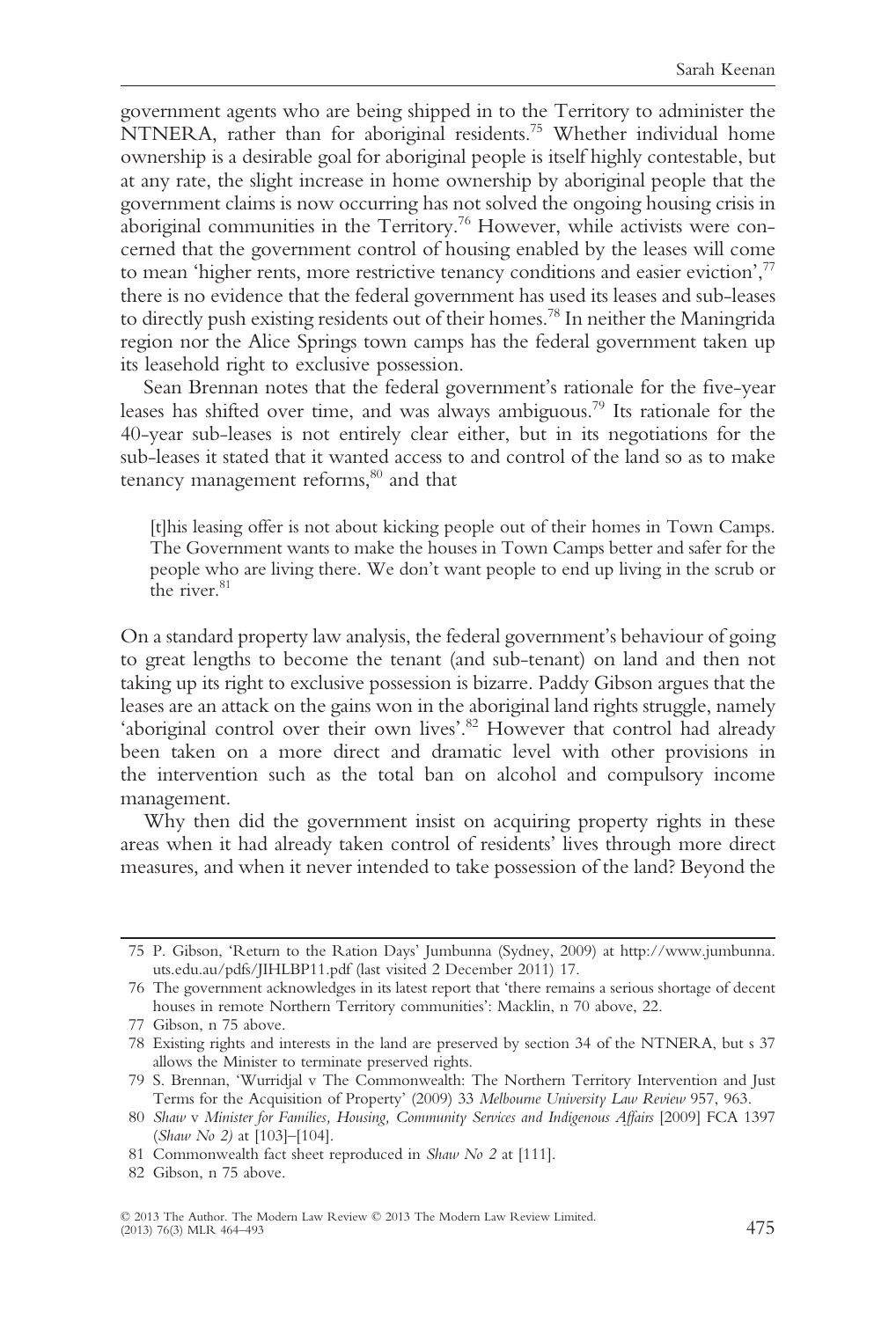symbolism of land rights, what was at stake in the contest for property in the Maningrida and Alice Springs town camps? My reading of the cases is directed towards answering these questions.

#### *Wurridjal* **v** *The Commonwealth of Australia*

The *Wurridjal* case was brought by Reggie Wurridjal and Joy Garlbin, who are senior Dhukurrdji people and traditional owners<sup>83</sup> of the area of land around the township of Maningrida. As traditional owners under the Land Rights Act, Wurridjal and Garlbin are entitled to enter, use and occupy the Maningrida land in accordance with aboriginal tradition, and to have the title to that land held for their benefit by the Land Trust.

As a prescribed area, the Land Trust was required to grant a five-year rentfree lease of the Maningrida region to the Commonwealth (in practice, the federal government), which took effect from 18 February 2008.<sup>84</sup> As stated above, under the lease the Commonwealth enjoys the standard tenancy rights of exclusive possession and quiet enjoyment.<sup>85</sup> Being an intervention lease however, it also includes highly unusual terms in favour of the tenant. The landlord (the Land Trust) is not able to vary the terms or terminate the lease although the tenant (the Commonwealth) can do either at any time; the tenant is not liable for any damage it does to the land or any of the buildings on it during the term of the lease, and the tenant is free to sub-lease, licence, part with possession and otherwise deal with the land.<sup>86</sup> The lease also gives the Commonwealth the power to direct aboriginal corporations who occupy any part of the land to manage its assets in a particular way or to transfer its assets to the Commonwealth.<sup>87</sup> The lease thus inverts the usual power relationship between landlord and tenant, but retains the defining feature that makes it a leasehold rather than a freehold estate: time. The freehold estate in fee simple has long been defined by its unlimited duration,<sup>88</sup> whereas leasehold estates are terms of years *absolute*. So although the lease of the Maningrida land grants to the tenant powers generally given to the landlord and thus associated with 'ownership', the estate is nonetheless a leasehold rather than a freehold because it has an end-date. The Land Trust's reversionary title is 'better' because the federal government's title has an expiry date.

In October 2007, before the lease had come into effect, the Wurridjal team filed their action in the High Court of Australia claiming that the five-year lease over Maningrida was unconstitutional because it was a compulsory acquisition of

<sup>83</sup> Within the meaning of the Land Rights Act, s 3.

<sup>84</sup> The lease was compulsorily acquired under the NTNERA, s 31. As of December 2010 the federal government holds 64 such leases in the Northern Territory under this legislation: Macklin, n 70 above, 22.

<sup>85</sup> NTNERA, s 35(1).

<sup>86</sup> NTNERA, s 35 (2)–(7).

<sup>87</sup> NTNERA, s 68.

<sup>88 &#</sup>x27;[H]e who has a fee simple estate in land has a time in the land without end, or the land for time without end' *Walsingham's Case* (1573) 2 Plowd 547, 555, quoted in K. Gray and S. F. Gray, *Elements of Land Law* (Oxford: OUP, 5<sup>th</sup> ed, 2009) 59.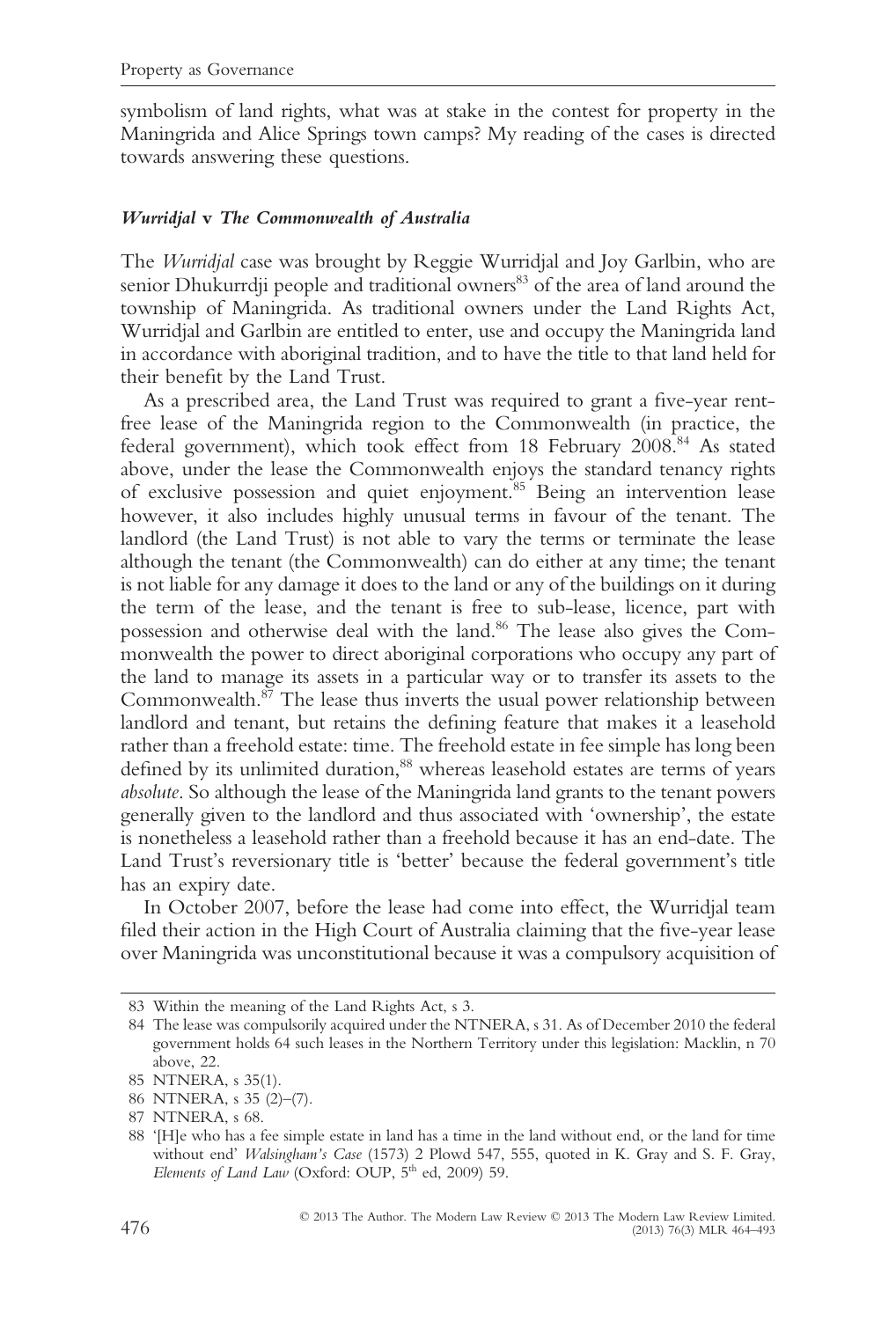property other than 'on just terms', contrary to section  $51(xxxi)$  of the Constitution.89 Being traditional owners of the land, Wurridjal and Garlbin also claimed that their entitlements under the Land Rights Act to enter, use or occupy Maningrida land in accordance with aboriginal tradition<sup>90</sup> constituted property that had been acquired by the Commonwealth other than on just terms through the NTNERA changes to the Land Rights Act permit system. The principle reason Wurridjal and Garlbin argued that the acquisition was unjust was that the Commonwealth was not required to pay the Land Trust rent for the lease, along with other one-sided lease provisions such as those allowing the Commonwealth to unilaterally alter its terms at any time. The claimants also argued that the leases amounted to an acquisition of their property as traditional owners (not just as beneficiaries of the Land Trust but in their own right), because unlike the Land Trust, the Commonwealth was not obliged to hold the land for the claimants' benefit, and because their rights as traditional owners were now at the Commonwealth's unfettered discretion.<sup>91</sup> In response, the Commonwealth filed a demurrer alleging that even if the facts claimed by Wurridjal and Garlbin were true, there was still no legal case to answer.

In a long and complex 6-1 decision delivered in February 2009, the High Court granted the Commonwealth demurrer, finding that the leases did not effect any acquisition of property from Wurridjal or Garlbin and that although the leases did acquire property from the Land Trust, that acquisition was on just terms. The legal legitimacy of the 64 NTNERA leases throughout the Territory was thus affirmed.

#### *Shaw* **v** *Minister for Families, Housing, Community Services and Indigenous Affairs*

The *Shaw* case, which was heard in two stages, was a challenge to the Commonwealth's use of its power to compulsorily acquire particular land in the Northern Territory under section 47(1) of the NTNERA. *Shaw*, like *Wurridjal*, was an aboriginal challenge to the operation of the NTNERA, but whereas in *Wurridjal* the question was whether the five-year lease of the Maningrida region amounted to an acquisition of property other than on just terms, in *Shaw* the question was whether the Commonwealth was bound by the rules of procedural fairness when it exercised its power to compulsorily acquire land. The land at stake in *Shaw* was that of the Alice Springs town camps. As discussed above, these town camps are areas that have been built and inhabited by aboriginal people since the late  $1800s^{92}$  Today there are some 19 town camps around Alice Springs, each existing as a permanent community.<sup>93</sup> Each town camp community has its own Housing Association which holds the town camp land under

<sup>89</sup> The section relevantly states 'The Parliament shall, subject to this Constitution, have power to make laws for the peace, order, and good government of the Commonwealth with respect to: (xxxi) the acquisition of property on just terms from any State or person for any purpose in respect of which the Parliament has power to make laws'.

<sup>90</sup> Land Rights Act, s 71.

<sup>91</sup> *Wurridjal* at [350] *per* Heydon J.

<sup>92</sup> Coughlan, n 47 above, 22.

<sup>93</sup> Memmott, n 49 above, 3.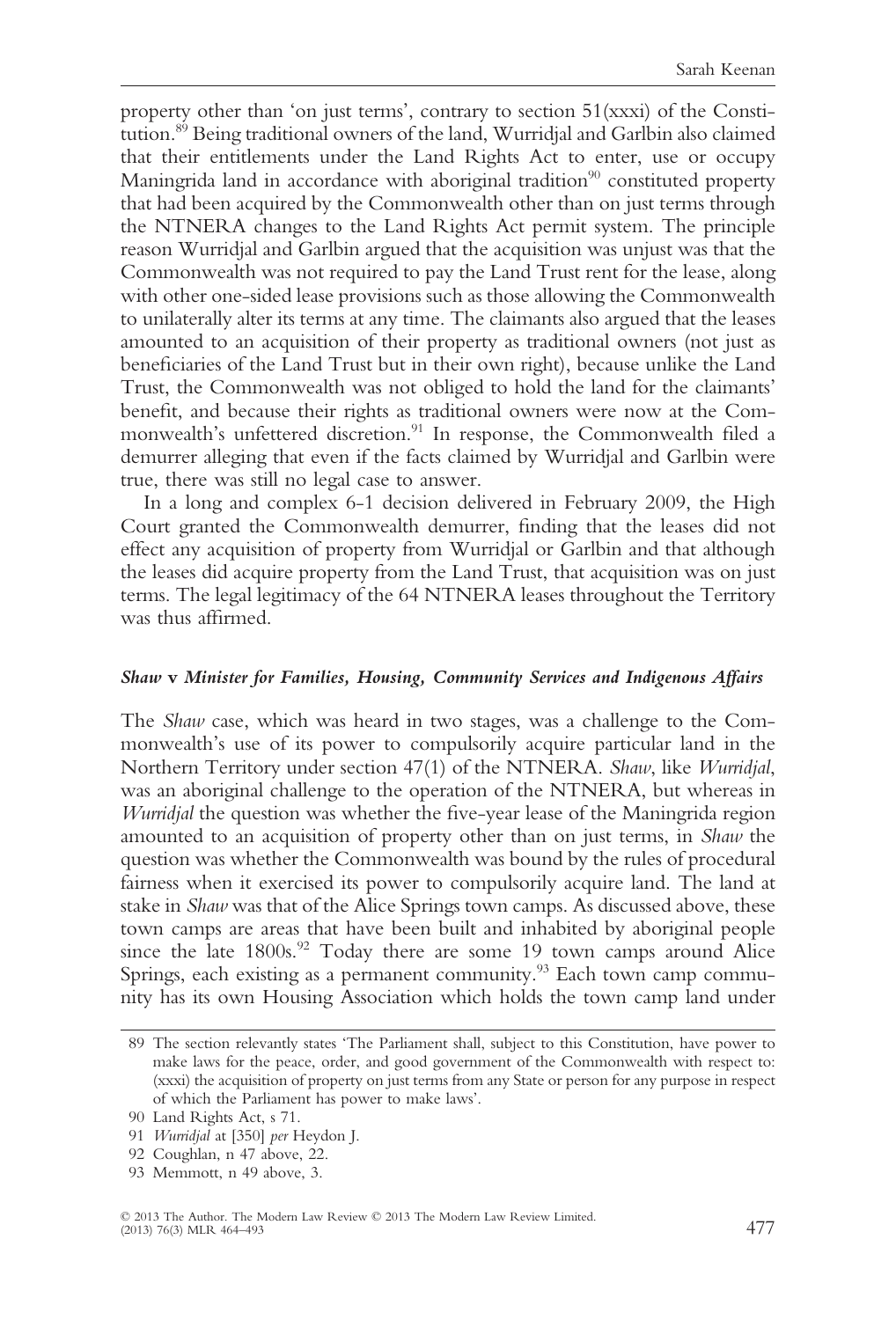leases in perpetuity from the Northern Territory government under the Special Purposes Leases Act 1953 (NT) and the Crown Lands Act 1992 (NT).<sup>94</sup> Since early 2007 (before the announcement of the intervention) the federal government had been trying to gain long (between 40 and 99 years) sub-leases over the town camps from the Housing Associations, offering nominal rent (\$1 for the entire length of the lease) and an investment of between \$50 million and \$125 million in housing and associated infrastructure.<sup>95</sup> Negotiations for these sub-leases were still in process when the intervention was announced, and all Alice Springs town camps were soon after declared to be prescribed areas subject to the NTNERA.<sup>96</sup> The NTNERA itself modifies the Special Purposes Leases Act 1953 (NT) and the Crown Lands Act 1992 (NT) to increase the Commonwealth's administrative powers over the town camps,  $97$  as well as explicitly providing for town camp leases to be compulsorily acquired by the Commonwealth.<sup>98</sup>

Negotiations over the town camp sub-leases continued unsuccessfully for almost two years, with an impasse being reached over the Commonwealth's refusal to guarantee the Housing Associations the retention of certain key decision-making powers over the nature of the housing and infrastructure to be built.99 In late July 2009 the Commonwealth Minister Jenny Macklin, told the Housing Associations that if they did not agree to the sub-leases as drafted she would use her powers under the NTNERA to compulsorily acquire the Housing Association's leases.<sup>100</sup> A number of the associations promptly signed agreements granting the Commonwealth 40-year sub-leases. Barbara Shaw, a resident of the Mount Nancy town camp, filed an action against Macklin in the Federal Court seeking orders restraining Macklin from using the NTNERA to compulsorily acquire any town camp land, and restraining both Macklin and the Housing Associations from either entering or executing the sub-leases.<sup>101</sup> Upon the first hearing of the matter in August 2009, Shaw won an injunction temporarily granting those orders until a full trial could be heard. The injunction was granted on the basis that there were two questions of law to be tried before either the acquisition or sub-leases could go ahead. The first was whether Macklin, in executing her power of compulsory acquisition under the NTNERA, was obliged to provide procedural fairness to those affected by the acquisition; the second was whether the Housing Associations would be breaching their own constitutional objective of acting in the interests of their aboriginal members by granting the sub-leases.102

Three months later at the full hearing, Shaw lost on both arguments. In regards to the first question, Justice Mansfield of the Federal Court found that the

<sup>94</sup> Memmott, *ibid*, 58–75.

<sup>95</sup> *Shaw No 2* at [75] and [110].

<sup>96</sup> *ibid* at [3].

<sup>97</sup> NTNERA, ss 43–46.

<sup>98</sup> NTNERA, s 47.

<sup>99</sup> *Shaw No 2* at [107]–[133].

<sup>100</sup> *ibid* at [133].

<sup>101</sup> *Shaw* v *Minister for Families, Housing, Community Services and Indigenous Affairs* [2009] FCA 844 (*Shaw No 1*) at [65].

<sup>102</sup> *ibid* at [75]–[99].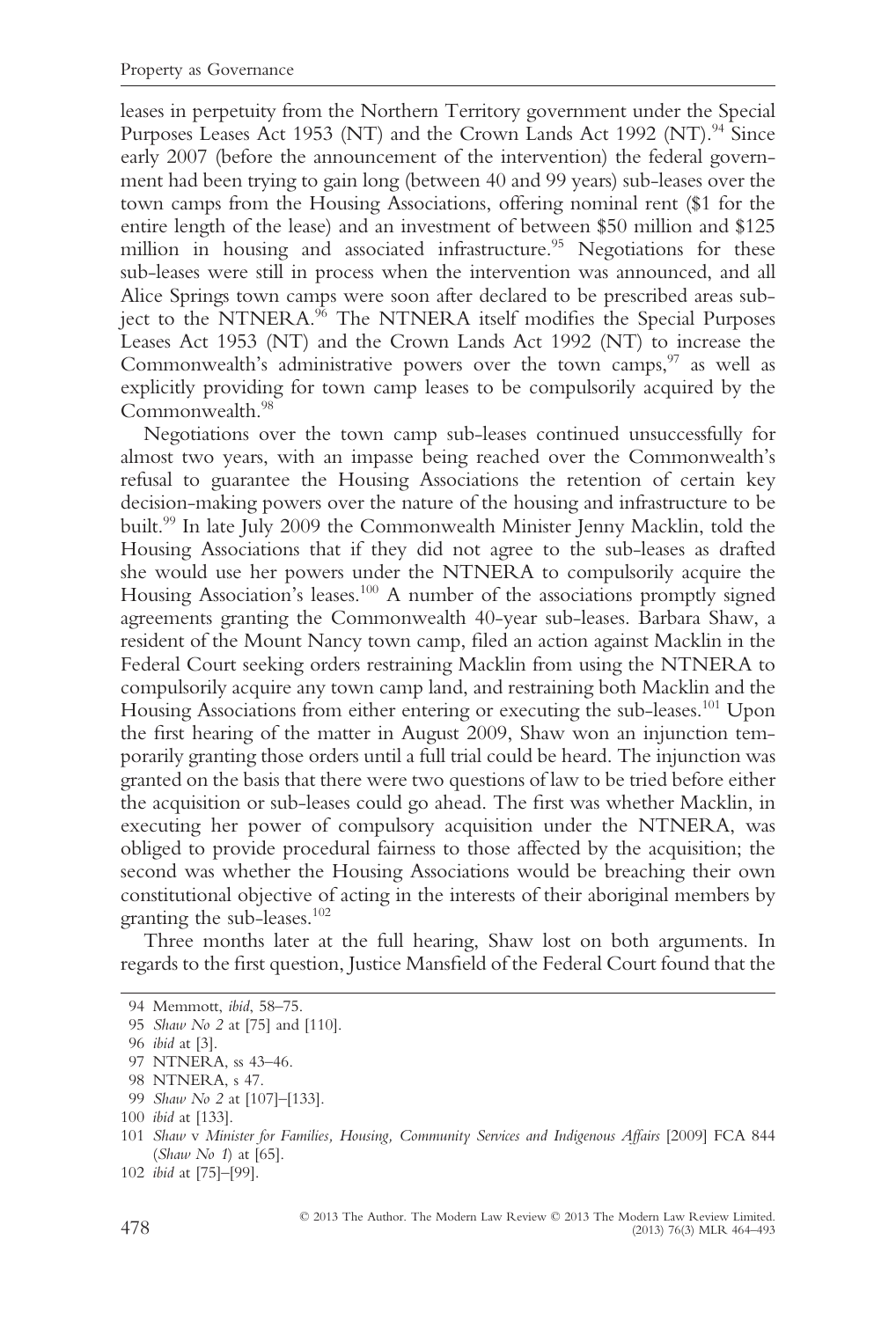section of the NTNERA allowing the Commonwealth to compulsorily acquire town camp land 'in its terms and in its context demonstrates an intention that the rules of procedural fairness . . . be excluded'.103 Interpreting the statute, Mansfield J held that the absence of any requirement to give the town camp residents notice or an opportunity to be heard before the town camp lands were compulsorily acquired 'cannot have been by oversight'.104 Macklin was thus free to compulsorily acquire the town camps without having to comply with the ordinary rules of procedural fairness towards those affected. In regards to the second question, Mansfield J held that granting the sub-leases was not contrary to the interests of the Housing Associations' members because granting the sub-leases would benefit those members (because of the \$100 million that Macklin would then spend on infrastructure improvement),<sup>105</sup> and because even though the sub-leases would extinguish the tenancy agreements that individual residents such as Shaw had with their Housing Associations, those tenancies were merely periodic in nature anyway.<sup>106</sup> Mansfield J dismissed residents' fears of losing their homes under the sub-leases, accepting the Minister's argument that the sub-lease arrangements would effectively just replace the Aboriginal Housing Associations with the Executive Director of Township Leasing (a Commonwealth government department) as 'the landlord' in each individual tenancy, without actually changing the rights already existing under those tenancies.<sup>107</sup>

Two weeks after Mansfield J handed down this decision, 17 out of the 18 Alice Springs town camps began the 40-year sub-leases of their land to the Commonwealth. The remaining town camp community of Ilpeye Ilpeye instead had their land compulsorily acquired.108 Macklin announced that prisoner work gangs (consisting overwhelmingly of aboriginal men) had already started to 'clean up', 'fix' and 'make safe' the town camps and that her department was 'committed to providing better homes for the people of the Alice Springs town camps, in particular for the children, women and the elderly'.109

#### **PROPERTY, PERMANENCE AND GOVERNANCE**

The *Wurridjal* and *Shaw* cases show that the property disputes over the intervention leases and sub-leases were not primarily about possession of land.

<sup>103</sup> *ibid* at [162].

<sup>104</sup> *ibid* at [163].

<sup>105</sup> *ibid* at [270].

<sup>106</sup> *ibid* at [226].

<sup>107</sup> *ibid* at [260]–[262].

<sup>108</sup> J. Macklin, Minister for Families, Housing, Community Services and Indigenous Affairs, 'New housing opportunities in Ilpeye Ilpeye' (Canberra, 29 January 2010) at http://www.jennymacklin. fahcsia.gov.au/mediareleases/2010/Pages/new\_housing\_opp\_29jan09.aspx (last visited 3 December 2011).

<sup>109</sup> J. Macklin, Minister for Families, Housing, Community Services and Indigenous Affairs, 'Work begins on town camps' (Canberra, 7 December 2009) at http://www.jennymacklin.fahcsia.gov.au/ mediareleases/2009/Pages/work\_begins\_town\_camps\_7dec2009.aspx (last visited 3 December 2011).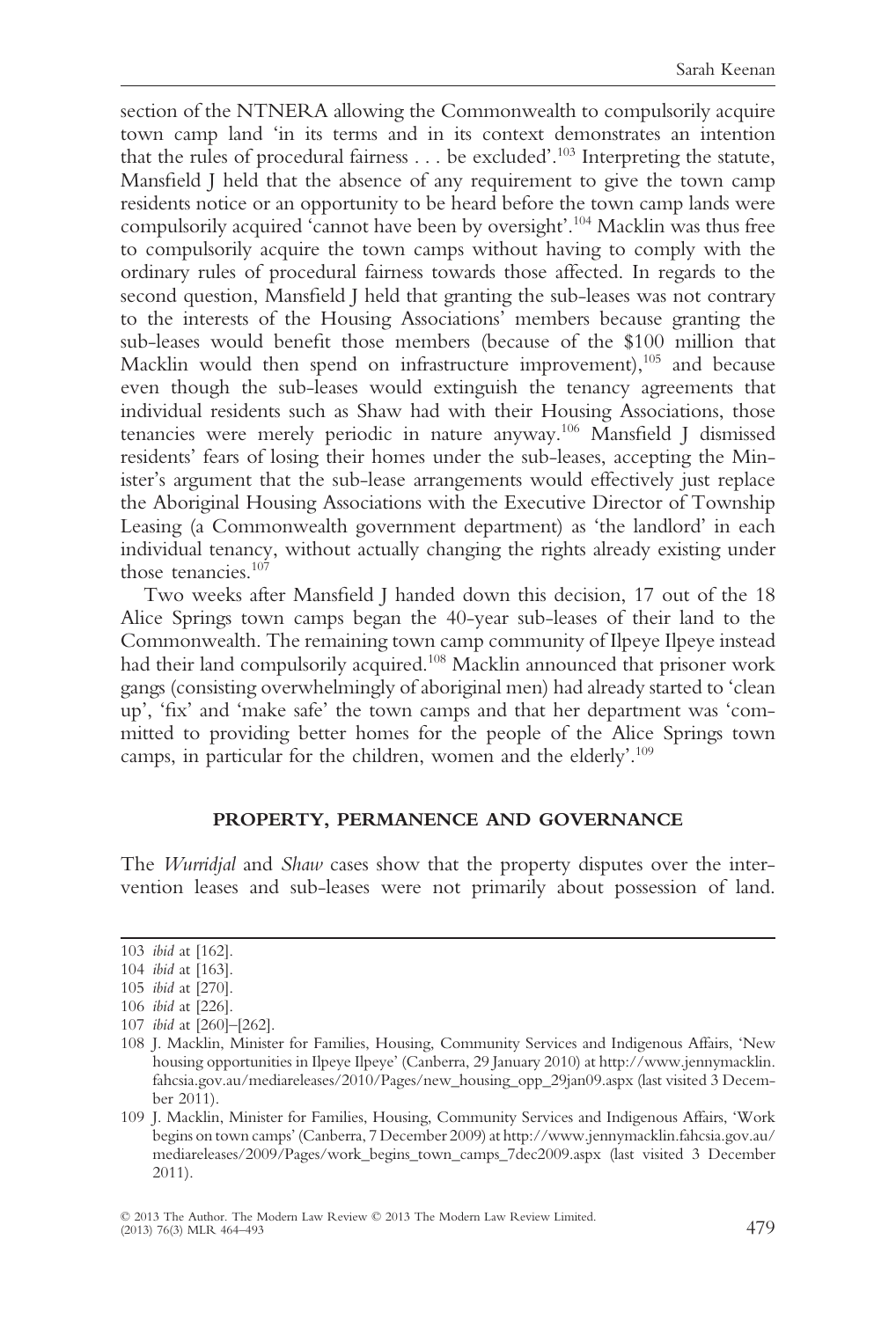Possession of the leased land has overwhelmingly remained with aboriginal residents in both the Maningrida and Alice Springs town camp areas. Although the right to possess the land was an essential aspect of the property being contested, it was a different aspect of property that was being fought for in these cases. As Nicole Graham has argued, although contemporary property theory focuses on the propertied subject's possession and ownership of the object, the conceptual origins of property are based on property being 'proper to' a person – that is, the physical qualities or things so closely associated with the person that he or she could be identified with them.<sup>110</sup> This aspect of property – its association with identity, the physical particularities of place, who and what are proper to the Maningrida and Alice Springs town camps – was what was at stake in *Wurridjal* and *Shaw.*

Drawing on the legal geographies discussed above, it is clear that both the Maningrida area and the Alice Springs town camps are spaces where, unlike the rest of Australia, aboriginal relations of belonging – aboriginal practices, identities and ways of life – are widely respected, supported and normalised. By acquiring leases of these areas, the Commonwealth poses a tangible threat to the social, cultural and physical space of the Maningrida and the Alice Springs town camps, even without taking exclusive possession.

Drawing on Davina Cooper's work on property practices, I have argued elsewhere for an understanding of property as a spatially contingent relation of belonging.111 Rather than theorising property as an extension of or essential part of the propertied subject, Cooper understands property as 'a set of networked relations in which the subject is embedded'.112 Crucially, that set of networked relations must include a relation of belonging. The relation of belonging might be between a subject and an object, as property is traditionally understood (such as the relation between a homeowner and her house, a car owner and her car, or the Land Trust and the Maningrida area), or it might be the constitutive relation between a part and a whole (such as the relation between a child and her family, a Christian and Christianity, or an aboriginal Australian and aboriginal Australia). The second understanding of belonging is rooted in social connections, and is something of a departure from traditional and legal understandings of property. It does however resonate strongly with Cheryl Harris' analysis of whiteness as property.<sup>113</sup> Using the analysis of part-whole belonging, whiteness can be understood as property because the property-holder is embedded in certain social relations and networks of belonging. A white person can enjoy the privileges of whiteness because he or she belongs to the various social relations and networks that constitute whiteness. As writers such as Ruth Frankenberg have shown, those relations and networks are complex and far-reaching. Whiteness, like all racial categories, is socially constructed through historically specific

<sup>110</sup> N. Graham, *Lawscape: Property, Environment, Law* (Abingdon: Routledge, 2011) 24.

<sup>111</sup> Keenan, n 65 above.

<sup>112</sup> D. Cooper, 'Opening up Ownership: Community Belonging, Belongings, and the Productive Life of Property' (2007) 32 *Law & Social Inquiry* 625, 636.

<sup>113</sup> C. I. Harris, 'Whiteness as Property' (1993) 106 *Harvard Law Review* 1707.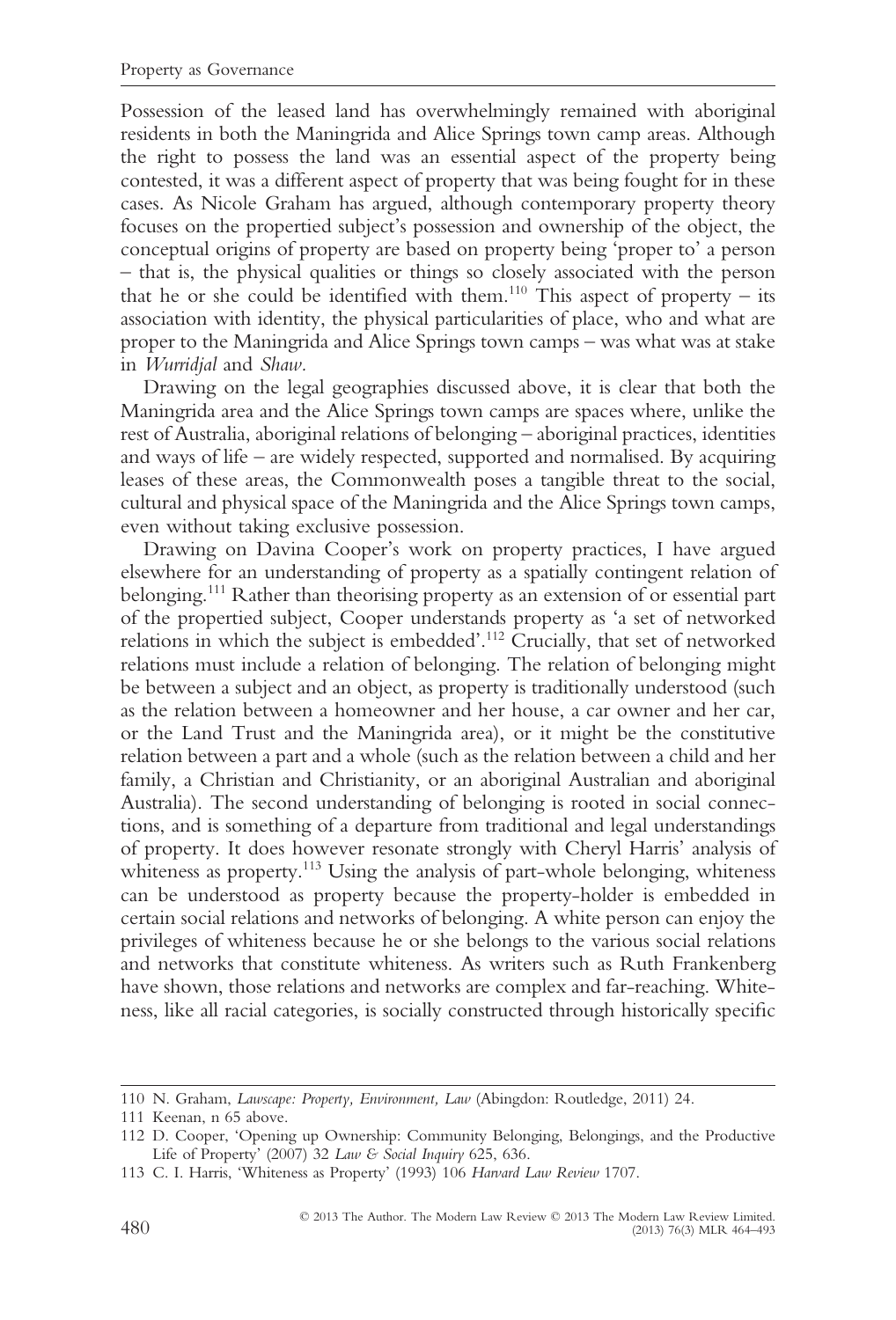fusions of political, economic and other forces.<sup>114</sup> Whiteness in turn 'constructs daily practices and worldviews in complex relations with material life'.<sup>115</sup> That is, whiteness is productive of subjectivities. So while whiteness can be understood as belonging to the white subject as Harris argues (whiteness as property in the sense of subject-object belonging), the white subject also belongs to the complex relations and networks that form whiteness (whiteness as property in the sense of part-whole belonging).

Both understandings of belonging (subject-object and part-whole) implicate social relations and networks that extend beyond the immediate subject and object of property. What is essential to property is the space through and in which it occurs. In order to constitute property, I argue that the set of networked relations to which Cooper refers must not only include one of belonging between either subject and object or part and whole, but must also be structured in such a way that the relation of belonging is conceptually, socially and physically supported or 'held up'. By this I mean that those relations are recognised, accepted and supported in ways that have a range of effects and consequences. For example in Australia, white relations of belonging tend to be held up by space in a multitude of ways that aboriginal relations are not (through institutional means such as English-language education in schools and legal recognition of white kinship structures, through social validation such as accepting, supporting and celebrating white people in positions of power and authority, through positive media representation, through the availability of culturally appropriate housing, etc). This holding up by space of a relation of belonging is more than the act of state recognition, which has been specifically critiqued for its predetermination of the bounds of the propertied subject, particularly in colonial contexts.116 While recognition, as Brenna Bhandar argues, 'fails to escape the violence inherent in colonial spatial and temporal orders',<sup>117</sup> the concept of 'holding up' is directly concerned with these orders.

To fully understand the significance of the *Wurridjal* and *Shaw* cases, both the subject-object (who has rights to the land) and part-whole (members of which cultural group belong here) aspects of property must be considered. As will be discussed below, property is not something that can simply be 'taken' in a single transaction as a legal, subject-object analysis would suggest. Rather, because 'holding up' is an ongoing process, property is better understood as a process that is productive of spatial and temporal orders. Those orders hold up relations of belonging, governing who and what belongs, and who and what are out of place.

<sup>114</sup> R. Frankenberg, *The Social Construction of Whiteness: White Women, Race Matters* (London: Routledge, 1993) 204.

<sup>115</sup> *ibid*, 228.

<sup>116</sup> B. Bhandar, 'Plasticity and Post-Colonial Recognition: "Owning, Knowing and Being" ' (2011) 22 *Law and Critique* 227, 228–229.

<sup>117</sup> *ibid*, 228.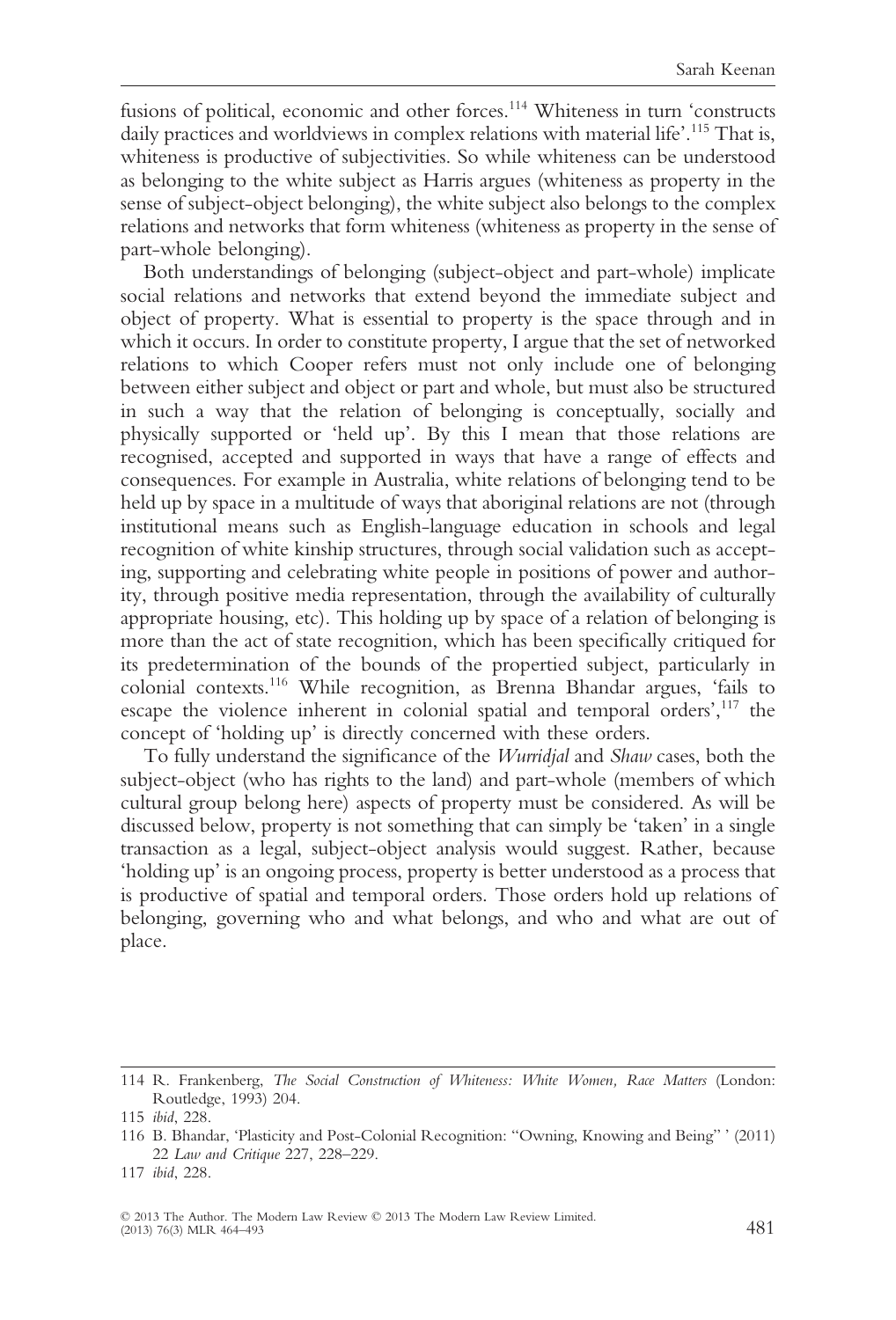#### *Wurridjal* **v** *The Commonwealth***: property and permanence**

In granting the Commonwealth's application for a demurrer in *Wurridjal*, the High Court made several determinations on what the law regards as 'property'. All but one of the judges found that the five-year lease over the Maningrida area that the Land Trust had been compelled to grant the Commonwealth *did* amount to property that had been acquired, though most of those judges found that it had been acquired only from the Land Trust and not from Wurridjal or Garlbin. Each of the majority judges held that Wurridjal and Garlbin were merely beneficiaries of the Land Trust's title, meaning that Wurridjal and Garlbin themselves could not enforce any legal rights as property owners.

The question of whether the possession, quiet enjoyment and various other rights compulsorily granted by the Land Trust to the Commonwealth in the five-year leases amounted to 'property' involved two separate but related questions – did the Land Trust's rights over the land amount to property in the first place, and if so, did the five-year leases amount to an acquisition of that property?118 The leading judgment of Chief Justice French looked at a range of precedents that had variously defined property as 'every species of valuable right or interest',<sup>119</sup> 'a bundle of rights'<sup>120</sup> and/or a right of legal action.<sup>121</sup> Against these broad definitions he states what property is *not* – property is not a right that is 'inherently' or 'of its nature' susceptible to variation.122 French CJ noted that the Land Trust's fee simple estate in the Maningrida, which the Commonwealth's lease had carved an interest out of, was created by and embedded in the 'inherently variable regulatory framework' of the Land Rights Act.<sup>123</sup> This system of statutory regulation made the Land Trust's rights in the Maningrida different from the rights of other private land-owners, but for French CJ this level of regulation was not enough to mean that the Land Trust's rights in the Maningrida fell short of amounting to 'property', as the Commonwealth had argued.<sup>124</sup> French CJ thought it significant that the purpose of the Land Rights Act was to grant rights to aboriginal people that were comparable to the rights of non-aboriginal land-owners.125 For French CJ this suggested that the Land Trust's rights over the Maningrida did amount to property, and although those rights were open to being varied by government to some extent, those rights were still similar enough to the non-variable nature of other kinds of land ownership rights for them to constitute property.

The one judge who found that the five-year leases did not amount to property at all, Justice Crennan, did so on the basis that although the Land Trust's

<sup>118</sup> *Wurridjal* at [95] *per* French CJ.

<sup>119</sup> *ibid* at [87].

<sup>120</sup> *ibid* at [89].

<sup>121</sup> *ibid* at [90].

<sup>122</sup> *ibid* at [93].

<sup>123</sup> *ibid* at [94].

<sup>124</sup> *ibid* at [101].

<sup>125</sup> *ibid* at [98]–[100].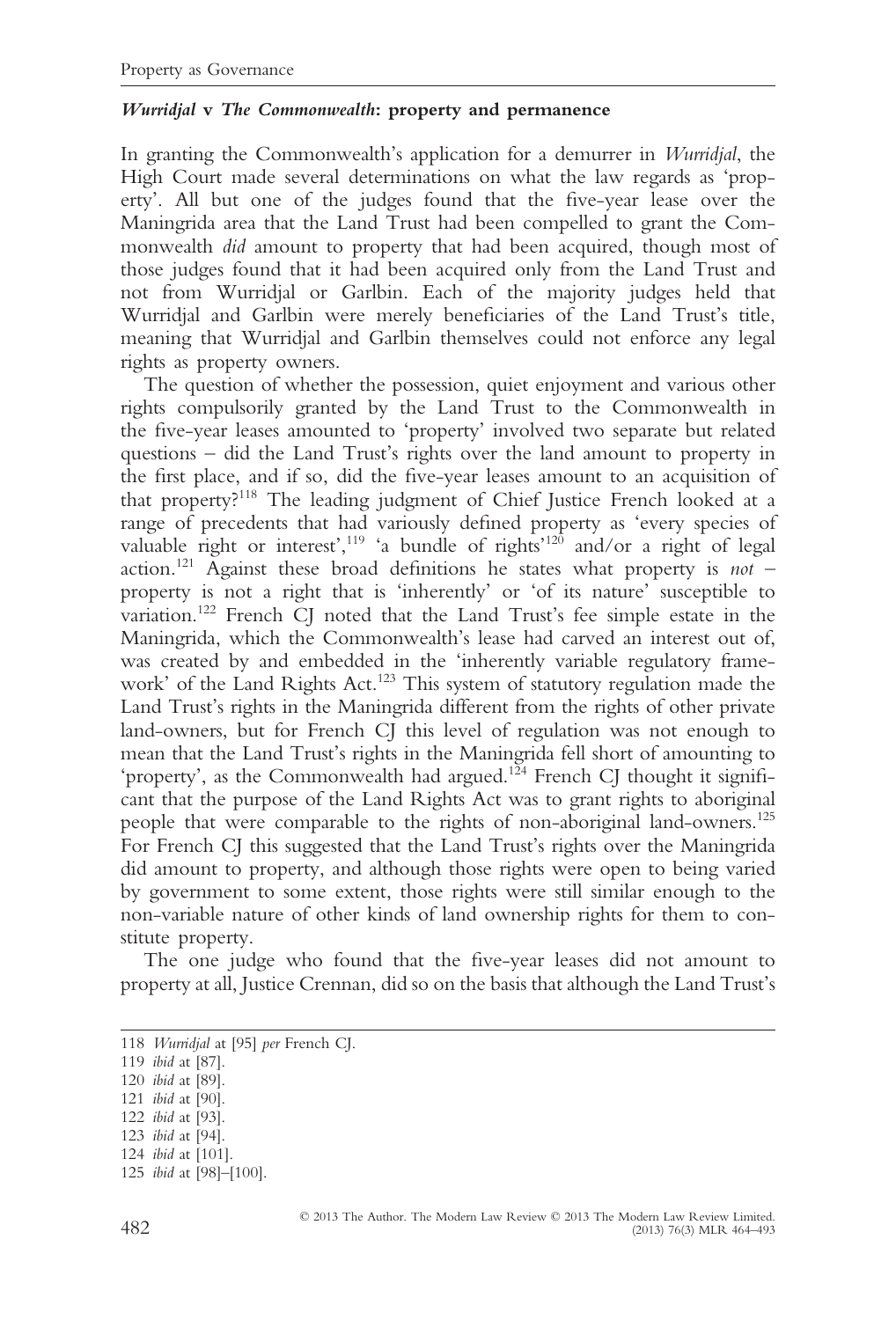rights over the Maningrida could be classified as property, the five-year leases did not amount to an acquisition of that property. Crennan J argued that the leases did not amount to property principally because the Land Trust's rights over the Maningrida were wholly dependent upon the Land Rights Act and that 'the scheme of control' of land under that Act had always been susceptible to adjustment such as being forced to grant long leases to the Commonwealth on stringent terms.<sup>126</sup> So although Crennan J regarded the Land Trust's fee simple estate in the Maningrida as 'a formidable property interest',127 it was a *sui generis* kind of property interest because it was inherently susceptible to significant government interference such as the lease in question. The lease was thus not an acquisition of property, but merely a temporary adjustment – the Land Trust retained its *sui generis* fee simple estate.

In dissent, Justice Kirby argued that the compulsory leases did amount to acquisitions of property not only from the Land Trust but also, at least arguably, from Wurridjal and Garlbin. So Kirby J agreed with the majority that property had been acquired from the Land Trust; however he differed from the majority in also finding that it was at least arguable that a different kind of property had also been acquired from Wurridjal and Garlbin. Kirby J argued that 'the nature' of the property asserted by Wurridjal and Garlbin was 'somewhat different from, and additional to, conventional property rights known to Australian law'.128 He analysed this 'different' property claimed by Wurridjal and Garlbin on two bases – the first being as people who are recognised under local aboriginal traditions, observances, customs and beliefs as entitled to use the land for a wide range of particular purposes, and the second being as a traditional owner under the Land Rights Act.129 While the latter claim to property, that based on section 71 of the Act, is the same kind of property that the majority found belonged to the Land Trust, the property claimed on the basis of aboriginal traditions, observances, customs and beliefs is different and more complex because it is not based on white Australian law. Kirby J lists the 'traditional purposes' that the claimants' distinctly aboriginal property entitles them to perform, such as:

- Utilising certain floral species and minerals on the Maningrida land for medicinal purposes in accordance with custom
- Observing traditional laws and performing traditional customs and ceremonies, particularly on sacred sites, on the Maningrida land
- Being responsible for maintaining the traditional connection of the members of the Dhukurrdji clan with country.<sup>130</sup>

Kirby J notes both the 'ancient' nature of these traditional purposes<sup>131</sup> and the recognition of the purposes in aboriginal law.132 He argues that the distinctly

<sup>126</sup> *ibid* at [441] *per* Crennan J.

<sup>127</sup> *ibid* at [417].

<sup>128</sup> *ibid* at [244] *per* Kirby J.

<sup>129</sup> *ibid* at [245].

<sup>130</sup> *ibid*.

<sup>131</sup> *ibid* at [204].

<sup>132</sup> *ibid* at [220].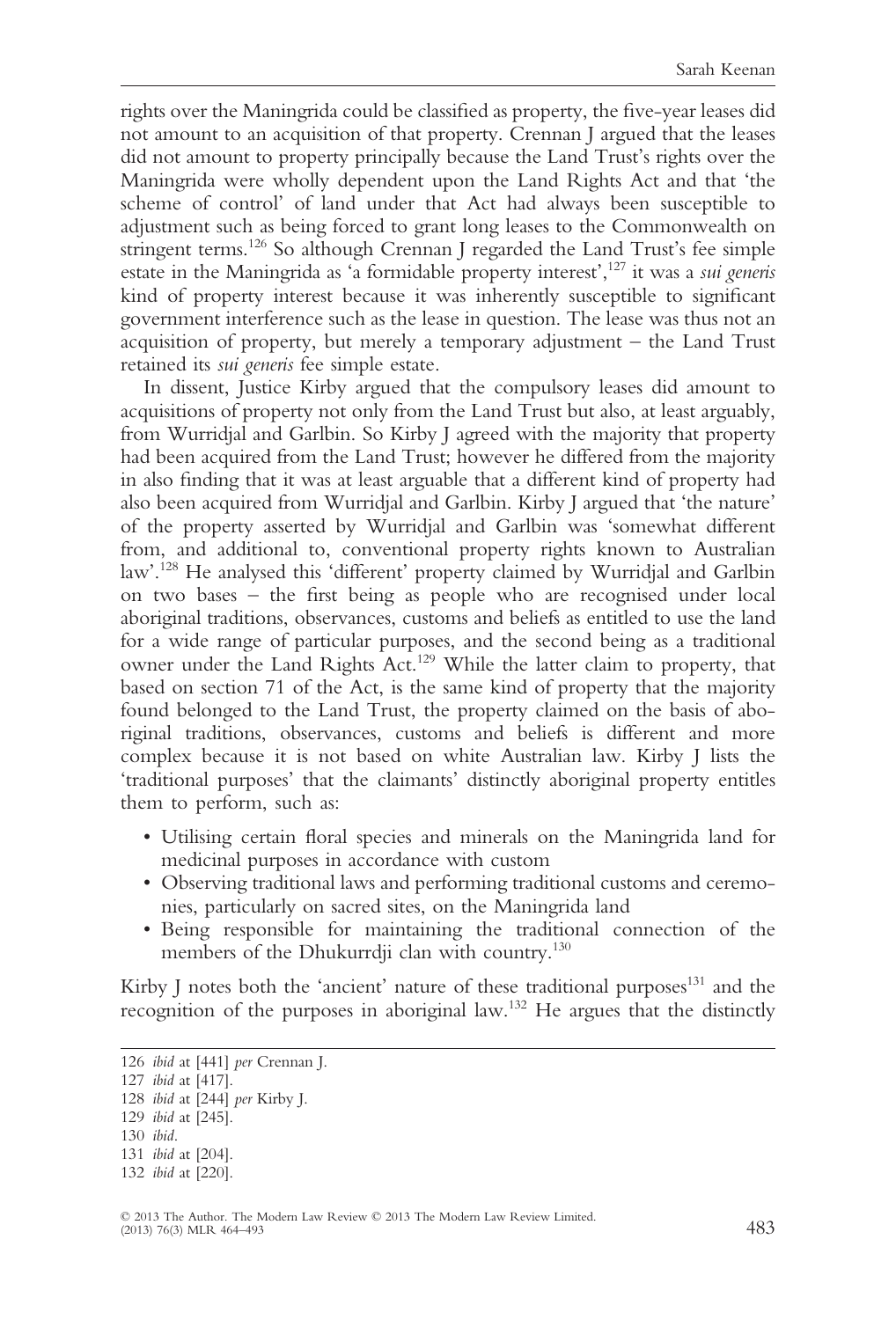aboriginal property being claimed here is something that is different from and in excess of legal property. This aboriginal property is not confined to an 'interest in land' based on white Australian law like the Land Trust property, but consists of a range of rights and responsibilities associated with the land and with aboriginal cultures.

Within the one judgment then, Crennan J, Kirby J and French CJ offer three distinctly different approaches to the meaning of property, although all three approaches have an important commonality. The judges differed on what kind of rights constitute property, and on to whom this property could belong. Crennan J's understanding of property as 'a scheme of control' that depends completely on Anglo-Australian law and is therefore susceptible to adjustment by government is very different from Kirby J's understanding of property as a range of rights and responsibilities deriving from aboriginal law and custom. French CJ's leading judgment, with which a majority of the court agreed, was something of a compromise between Crennan J and Kirby J's positions. Property for French CJ is a broad and ill-defined bundle of rights deriving from Anglo-Australian law but not inherently susceptible to adjustment by government or by anyone else. For French CJ, the Anglo-Australian legal recognition of aboriginal rights to land given in the Land Rights Act gave the Land Trust enough control over the Maningrida for its relationship with that land to qualify as property; for Crennan J the recognition in the Land Rights Act amounted only to a *sui generis* property that was inherently open to government adjustment; and for Kirby J that recognition was somewhat secondary to the fact that the aboriginal people who the Land Trust represents, including Wurridjal and Garlbin, had a deep and ongoing relationship with the Maningrida. Thus for Crennan J property is a scheme of control rooted solely in Anglo-Australian law; for French CJ property is a bundle of rights rooted in Anglo-Australian law; and for Kirby J property is a complex range of rights and responsibilities not necessarily rooted in Anglo-Australian law (although recognised by it).

What each of these different approaches to property had in common was their implicit understanding of the temporality of property. For Crennan J, the leases did not amount to an acquisition of property because they were merely a temporary adjustment to the Land Trust's rights over the Maningrida, and such temporary adjustments were inherent in the Land Trust's sui generis fee simple estate.133 For French CJ, the rights the Land Trust had were not inherently susceptible to adjustment because they were similar to a fee simple, which for him meant that they were permanent enough to amount to property.<sup>134</sup> Kirby J had a similar analysis of the rights of the Land Trust to French CJ, but he also argued that the rights that Wurridjal and Garlbin had pursuant to aboriginal custom could amount to property because although those rights exceeded the

<sup>133</sup> *ibid* at [395] and [412] *per* Crennan J.

<sup>134</sup> Indeed French CJ even held that the changes to the permit system effected by the NTNERA amounted to an acquisition of property from the Land Trust (*ibid* at [107]), but that the acquisition was not in addition to that already effected by the leases (at [108]).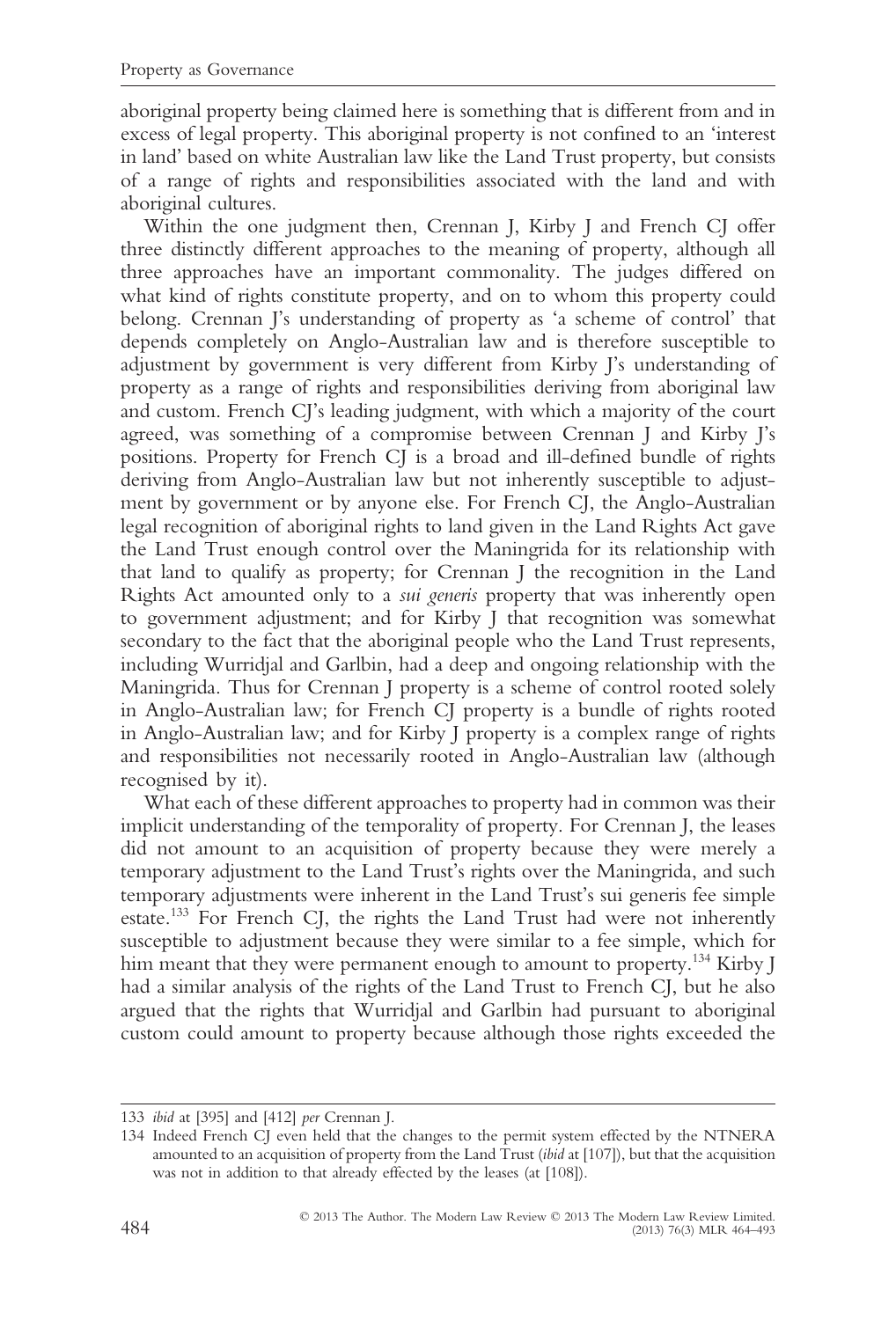statutory property in land (which belonged to the Land Trust) those right were nonetheless permanent, stable and capable of ongoing enjoyment.<sup>135</sup>

So all three of the approaches found property to require a level of permanence, reiterating the idea I have discussed elsewhere that property provides a strong link between past, present and future.<sup>136</sup> Building on a conception of property as a relation of belonging held up by the space around it, I have argued that a certain level of permanence is usually required for something or someone to belong. If the relation of belonging is only held up temporarily then it is more likely to be a loan than property. Drawing on Liz Grosz's understanding of time as braided together from the specific fragmented durations of each thing or movement,<sup>137</sup> I argued that the settledness and longevity of instances of property mean that the individual strands of 'property time' to be braided together are long and similarly aligned. The result is that property produces a strong link between past, present and future. Each occurrence of property is dependent on the past. As Ahmed argues, 'what is reachable is determined precisely by orientations we have already taken'.138 But while property's beginning is dependent on the past, once begun, property is oriented towards the future. Once a space is shaped around an object or body, it is more likely to remain there. And the better a space accommodates particular objects or bodies, the more it encourages similar objects and bodies to settle there in the future. The linear temporality of property makes the relations of belonging being held up seem 'natural'. Indeed Michelle Bastian argues that the concept of linear time has served as a philosophical foundation for the separation of nature (which has an underlying logical physical time-line from past to present and can thus be predicted and managed) and culture (which is the realm of agency and unpredictable change).<sup>139</sup> The linear temporality of property has a naturalising and normalising effect.<sup>140</sup>

This linear temporality also supports a view of history as an inevitable march towards a common goal and space as a neutral platform which time happens over the top of. As geographer Doreen Massey puts it, 'coexisting heterogeneity or difference is reduced to place in the historical queue'.<sup>141</sup> Difference is neatly packed into bounded spaces and dismissed to the past, which is implicitly understood as singular – as 'our' past. So indigenous cultures and people are understood as belonging to an era of history that has now ended, and those from the 'developing world' are understood as needing to 'catch up' rather than being on their own coeval temporal trajectory. It is partly for this reason that Massey insists on an understanding of space as dynamic and heterogeneous – not the

<sup>135</sup> *ibid* at [296] *per* Kirby J.

<sup>136</sup> Keenan, n 65 above, 432.

<sup>137</sup> E. Grosz, 'Thinking the new: Of futures yet unthought' in E. Grosz, *Becomings: Explorations in Time, Memory and Futures* (New York: Cornell University Press, 1999).

<sup>138</sup> Ahmed, n 34 above, 152.

<sup>139</sup> M. Bastian, 'Inventing Nature: Re-writing Time and Agency in a More-than-Human World' (2009) (47) *Australian Humanities Review* 99.

<sup>140</sup> It is notable that when the 'emergency' NTNERA came to the end of its five-year period, it was immediately replaced by the Stronger Futures in the Northern Territory Act 2012, which has a ten-year period: s 118.

<sup>141</sup> D. Massey, *For Space* (London: Sage, 2006) 69.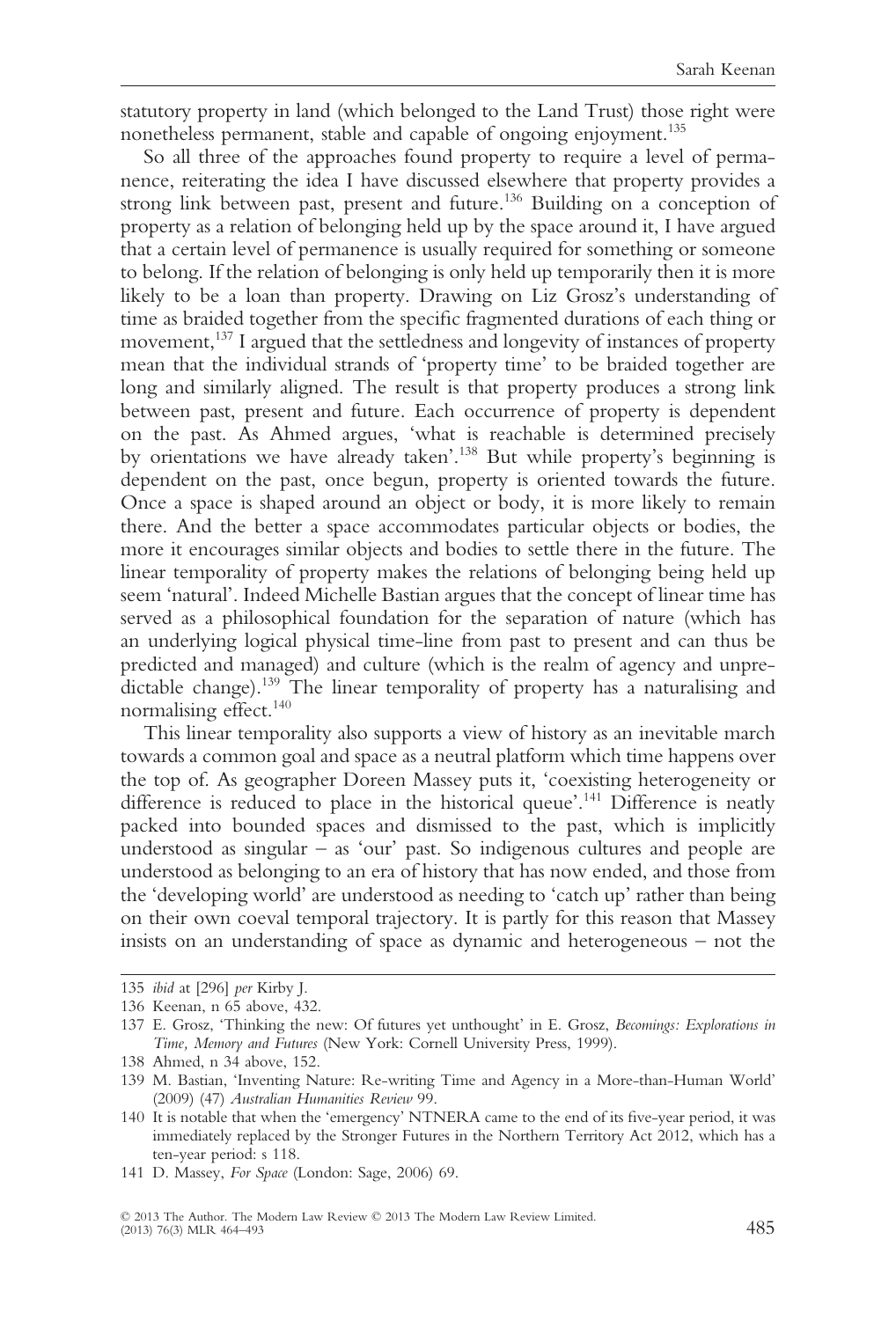dead, inert matter which time runs over the top of, but the constantly evolving, politically important dimension of multiplicity itself.142 That is, space as active, as constitutive of social relations, and thus as definitive of who and what belongs where and who and what is out of place.

Though the judges in *Wurridjal* did not express themselves in terms of time and space, in legitimising the leases, the judgment has significant temporal and spatial effects. This case was not only deciding who the land belongs to in law (subject-object belonging – the Land Trust, the Commonwealth or the traditional owners) but also, and perhaps more importantly, it was deciding whose space of belonging mattered in the Maningrida, and how that space was to be shaped in the future. The case was framed in terms of subject-object belonging because that is the property framework through which Anglo-Australian law operates. However what was at stake in *Wurridjal* was not just the land subject to the lease (although that land was an essential enabler), it was also the issue of part-whole belonging: members of which cultural group belong in the Maningrida? Which social and cultural identities, practices and ways of life should be held up in the Maningrida, which should be out of place and how is the space to be oriented in the future? By finding that the Anglo-Australian legal system, rather than the local Maningrida aboriginal laws and customs, was the relevant criterion in determining who the Maningrida belonged to, the majority judges were not just legitimating the Commonwealth's five-year lease, but were also allowing the production of a space in which aboriginal residents' identities, practices and ways of life may not be held up in the future in the way they are held up in that space now.

In terms of its privileging of abstracted legal rules over local networks and relations that had built up over many centuries, the outcome in *Wurridjal* was in some ways similar to what Alain Pottage has described as the changing nature of the measure of land. Writing in the British context and focusing on the increasingly mandatory requirement that dispositions of land be registered (rather than relying on title deeds), Pottage argues that registration 'removes titles from networks of organic or practical memory, and deposits them in an administrative archive, accessible and decipherable only to the index of the archive'.143 When the organic or practical memory belongs to one set of laws and customs (aboriginal people of the Maningrida) and the index of the archive to another (white Australia as directed by the Commonwealth government) then that removal of title is likely to have powerful, and in this case, colonial effects.

#### *Shaw* **v** *The Minister***: property as governance**

Unlike *Wurridjal*, in which the fee simple title to the Maningrida land was held by the aboriginal Land Trust, in *Shaw* it was accepted by both parties that Alice Springs town camp land ultimately belonged, at law, to the Northern Territory

<sup>142</sup> *ibid*.

<sup>143</sup> A. Pottage, 'The Measure of Land' (1994) 57 *Modern Law Review* 361.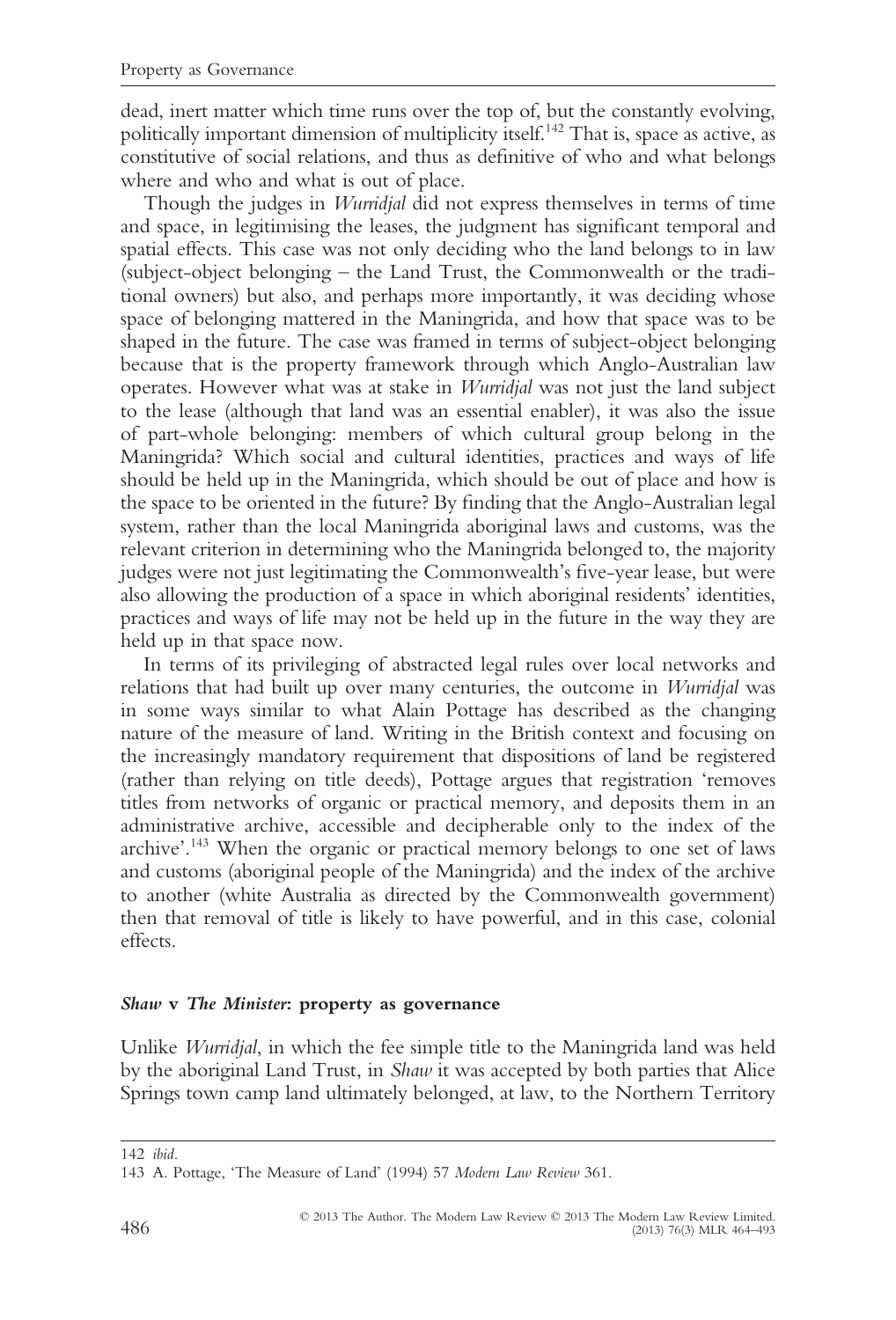government – the Housing Associations had leases in perpetuity, but not the fee simple title. It was also accepted that Macklin had the power to compulsorily acquire the leases in perpetuity from the Housing Associations and that in so doing, she would acquire property from the Housing Associations.144 The question was simply whether, in compulsorily acquiring that property, the Minister was bound to follow the standard administrative law requirement of affording procedural fairness to those affected by her exercise of government power. While the court's final decision that the Minister was not bound by the procedural fairness requirement is a notable development in terms of Australian administrative law, it also has significant consequences in terms of the meaning of property and belonging in post-contact Australia.

A question that was not asked of the courts in the *Shaw* cases but that anti-intervention activists had been asking the government since negotiations over sub-leases began, is 'why property?'145 Why did the Commonwealth government, represented by Minister Macklin, need to invoke property law in order to implement its housing and infrastructure program in the Alice Springs town camps? The same arguments that the government used to justify the five-year leases were used to justify the need for long sub-leases of the town camp land – namely 'to provide security for the government's investment and to ensure that housing reforms can be implemented effectively'.146 The government's purported need for security and efficiency was not questioned in court, but it is an odd requirement. The Australian government does not usually demand property rights over land before it agrees to build infrastructure and to provide essential services to it. Government services such as sewerage, running water and garbage collection are provided to all other Australian residential areas, which consist overwhelmingly of privately owned and rented property, without the government needing to sub-lease the land first.

Apart from its stated desire for security of investment and effective implementation, the Commonwealth's desire and eventual acquisition of property rights over the Alice Springs town camp lands was intimately connected to its repeatedly stated goal of 'normalising' the town camp communities.<sup>147</sup> While seeking security of investment and access might be politically questionable, it is perfectly understandable in terms of an economic analysis of property as a legally defined relation of subject-object belonging grounded in the right to exclude. By acquiring sub-leases, the federal government ensured that it would have exclusive rights to any improvements in land value that will likely result from its

<sup>144</sup> *Shaw No 2* at [351].

<sup>145</sup> For an archive of activist press releases questioning the necessity of the intervention leases see the Rollback the Intervention website at http://rollbacktheintervention.wordpress.com/media/ (last visited 12 December 2011).

<sup>146</sup> *Shaw No 2* at [94].

<sup>147</sup> J. Macklin, Minister for Families, Housing, Community Services and Indigenous Affairs, 'Street names and street lights for Alice Springs town camps' (Canberra, 19 April 2011) at http:// www.jennymacklin.fahcsia.gov.au/mediareleases/2011/pages/st\_names\_lights\_190411.aspx (last visited 14 December 2011); Macklin, 'Stronger Futures in the Northern Territory' n 70 above, 5; 'Aboriginal camps organisation to discuss new lease deal' *ABC News* 12 May 2009 at http:// abc.gov.au/news/stories/2009/05/12/2567654.htm?site=alicesprings (last visited 9 March 2011).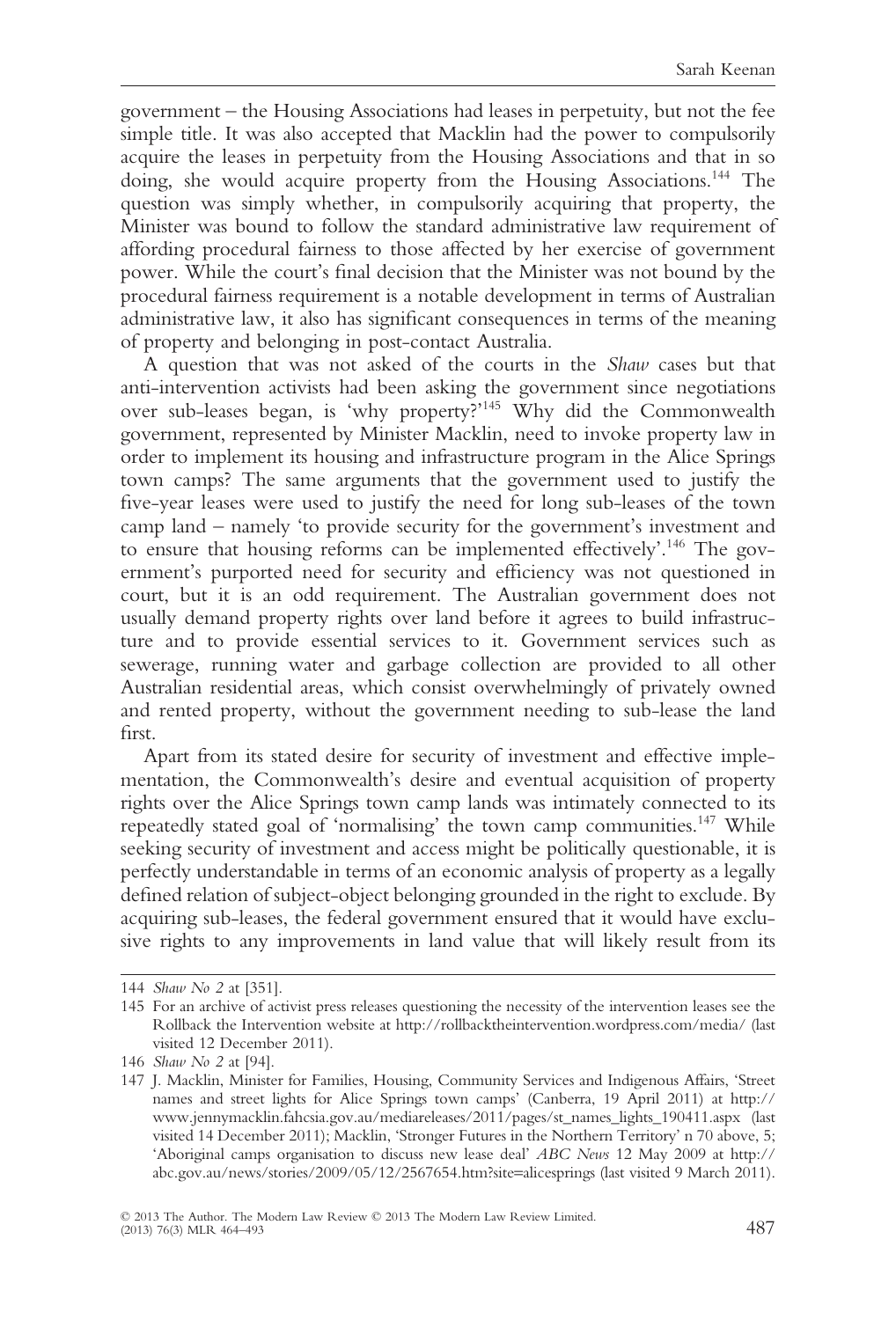investment and also ensured that its workers would have exclusive rights of access to the land to make those improvements. However, considering that the land in question is low in commercial value and unlikely to significantly increase considering its remote position and impoverished and marginalised demographic, it seems reasonable to surmise that the purpose of normalisation is at least as significant as security and access.

A goal of normalisation where 'the normal' is defined by non-aboriginal standards sounds very much like the policy of assimilation that dominated Australian and other settler colonial approaches towards indigenous populations prior to the adoption of 'multiculturalism'.<sup>148</sup> Assimilation or normalisation, where the normal is defined by the values of the dominant culture, operates as a method for governments to maintain political control of physical areas where there are multiple and potentially conflicting cultures. The connection between the control and disciplining of populations on the one hand and the maintenance of state sovereignty over territory on the other has been explored by postcolonial scholars, geographers and political theorists;<sup>149</sup> and it is a well-settled rule in international law that control over an identifiable area of physical space is an essential criteria for statehood.150 From a public law perspective then, the Commonwealth's desire for control over the town camps is consistent with this basic premise that in order to govern a population the state must have control of the territory where that population lives.

Yet the type of control over land being referred to in these political and public law considerations is different from the type of control over land generally associated with private property rights. The Commonwealth government controls the seven million square kilometres that make up its territory in a different way from how most home-owners control their parcel of land. Exploring the use of private land rights by local government in a different context, Davina Cooper distinguished between land as property and land as territory.<sup>151</sup> In the case that Cooper studied, private land rights were used by the local government in part because they were seen by the councilors as giving a certain legitimacy to decision-making that was different from public justifications concerning territory. This legitimacy derived in part from the assumption that private landowners act for non-political reasons.152 Yet in that case, as in the *Shaw* and

<sup>148</sup> Assimilation was the general governmental policy towards aboriginal people from about 1940 to the early 1970s. The assimilation policy was defined by the Native Welfare Conference in 1961 as follows: 'The policy of assimilation means that all Aborigines and part-Aborigines are expected eventually to attain the same manner of living as other Australians and to live as members of a single Australian community enjoying the same rights and privileges, accepting the same responsibilities, observing the same customs and influenced by the same beliefs, as other Australians'. C. A. Blanchard, *Return to Country: the Aboriginal Homelands Movement in Australia* (Canberra: Australian Government Publishing Service, 1987) xxi.

<sup>149</sup> See D. A. Rossiter, 'Producing Provincial Space: Crown Forests, the State and Territorial Control in British Columbia' (2008) 12 *Space and Polity* 215; P. Fitzpatrick, ' "No Higher Duty": Mabo and the Failure of Legal Foundation' (2002) 13 *Law and Critique* 233.

<sup>150</sup> M. N. Shaw, *International Law* (Cambridge: CUP, 2003) 178.

<sup>151</sup> D. Cooper, *Governing Out of Order: Space, Law and the Politics of Belonging* (London: Rivers Oram Press, 1998) 156.

<sup>152</sup> *ibid*, 158.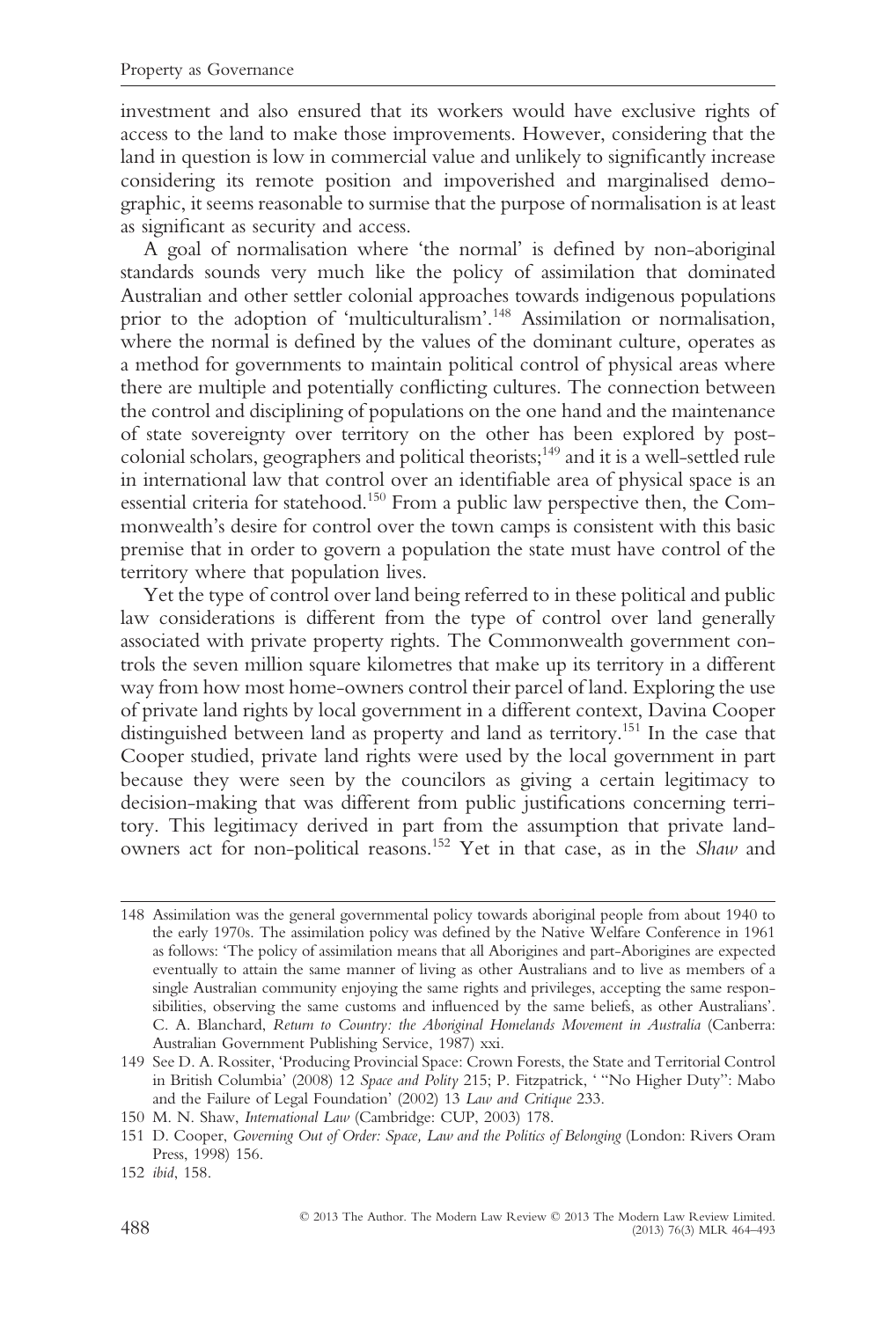*Wurridjal* cases, private land rights – land as property rather than territory – functioned as a technique of political struggle.<sup>153</sup>

I argued above in relation to the *Wurridjal* case that by finding the Anglo-Australian legal system rather than the Maningrida aboriginal laws and customs to be the relevant criteria in determining who owned the Maningrida, the majority legitimised a white space of belonging rather than an aboriginal one. If the space holds up white relations of belonging at the expense of aboriginal ones, in one of the very few areas of Australia where aboriginal ways of life are still supported today, then the lease in question will have important and tangible political effects. Understood as a relation of belonging held up by space, property is productive of its own spatial and temporal order. This production can in turn function as a kind of governance.

There is already a significant body of Foucauldian work demonstrating that governance works not only by virtue of direct state control, but also by virtue of more subtle control of individual identities through the design of permissible behaviours and thoughts.154 Nikolas Rose has shown how techniques of governance in 'advanced' liberal democracies have come to involve a vast array of forces which link the regulation of public conduct with subjective emotional and intellectual capacities and ethical regimes.155 Building on Rose's work Davina Cooper has explored 'governance at a distance', whereby the actions of subjects are guided 'through the production of expertise and normative inculcation so that they govern themselves'.156 Governance at a distance is far broader than management, concerning authority within an area as well as the structuring of resources, discourses and terrain.157 Yet despite there being sophisticated understandings of governance as spatial, there has been little consideration of the governmental power of property. Some economists have explored the idea of property as governance in the narrow sense that a subject who has property in an object governs that object.158 Charles Reich's analysis of the increase in state governmental power through its increased ownership of property formerly held by non-state actors uses this framework.159 But there has been no consideration of the power of property to govern at a distance, beyond the immediate subject and object of property. So governance not just in the sense of the subject's control over her object, but also in the sense of the broader, spatial means through which property might guide and even control what happens where and what is possible for whom.

<sup>153</sup> *ibid*, 163.

<sup>154</sup> A. D. Beresford, 'Foucault's Theory of Governance and the Deterrence of Internet Fraud' (2003) 35 *Administration and Society* 82–103; A. Hunt and G. Wickham, *Foucault and Law: Towards a Sociology of Law as Governance* (London: Pluto Press, 1998) 78.

<sup>155</sup> N. Rose, 'Governing "Advanced" Liberal Democracies' in A. Sharma and A. Gupta (eds), *The Anthropology of the State: A Reader* (Oxford: Wiley-Blackwell, 2006) 144.

<sup>156</sup> Cooper, n 151 above, 12.

<sup>157</sup> Cooper, *ibid*, 162.

<sup>158</sup> See for example O. Hart and J. Moore, 'Property Rights and the Nature of the Firm' (1990) 98 *Journal of Political Economy* 1119; A. Agrawal, 'Common Property Institutions and the Sustainable Governance of Resources' (2001) 29 *World Development* 1649.

<sup>159</sup> C. A. Reich, 'The New Property' (1964) 73 *Yale Law Journal* 733.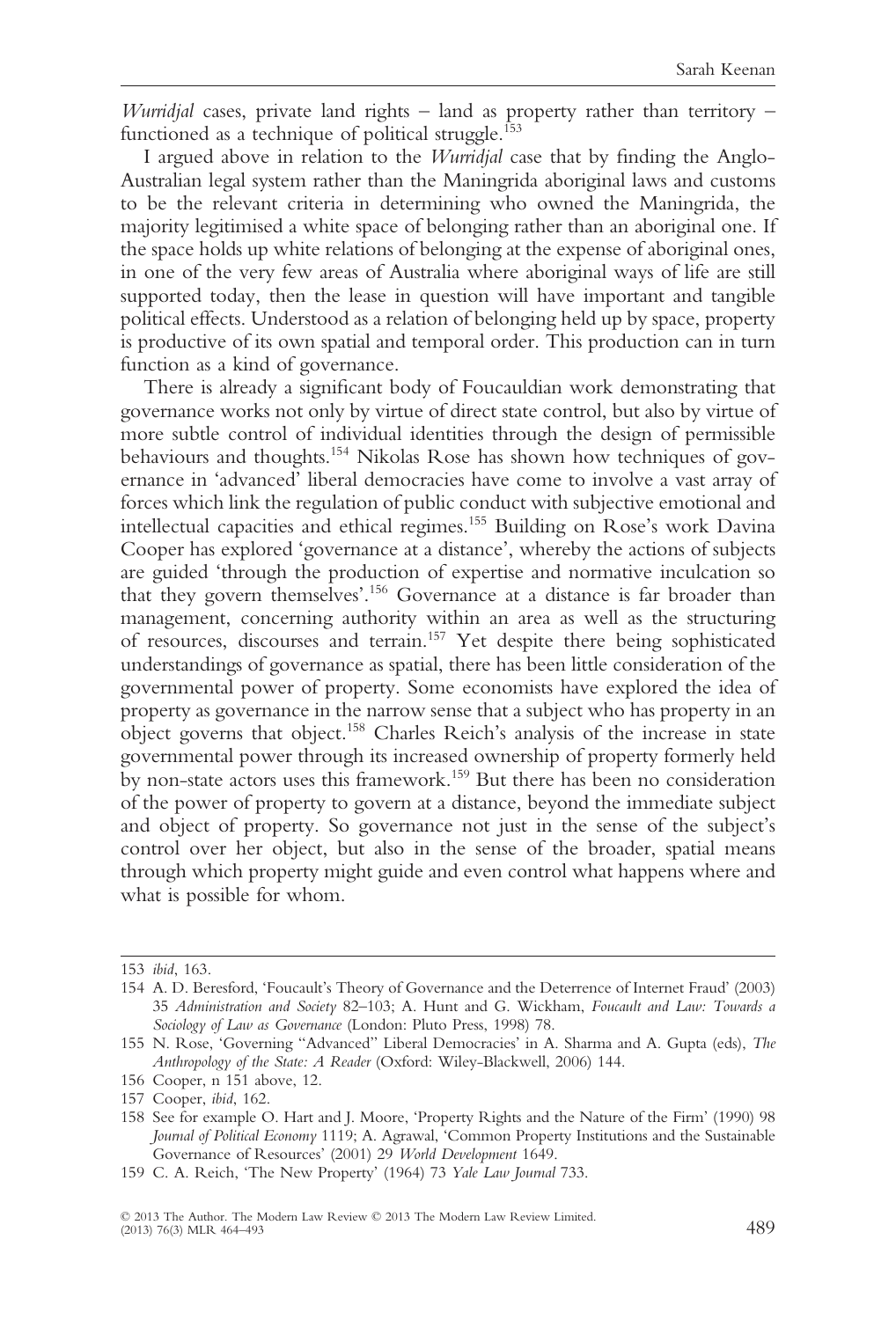The propertied subject can only exert control over her object to the extent that the space in which she is embedded will allow – the object belongs to the subject because the subject is positioned in space in a particular way. The space in which the subject is embedded holds up her relation of belonging with the object. To suggest that subjects exert control over objects that belong to them without considering the importance of the space in which the subject is embedded is to miss an important part of property's power. That is, the power of the space that property both produces – the space that holds up and, over time, naturalises relations of belonging. For example, when a home owner lives in her house over a period of time she will fill it with her furniture and other belongings, decorate it a particular way, invite her friends to visit, and become known to her neighbours. She and others in the area will come to understand the house as *her place.* The space around the property-owning subject will become increasingly oriented toward her, holding up her relation of belonging with the house to the extent that over time, as discussed above, it seems 'natural'. Subjects, objects and practices that do not fit that space – whether they be individual intruders, rogue objects out of place or unwelcome gatherings – will be excluded or realigned, not just by the propertied subject, but also by the space itself. The locks on the doors and glares of the neighbours will control what happens in and around the house as much as the specific acts of the propertied subject herself will. The economic theories of property as governance fail to account for the governmental power of the space beyond the subject.

The economic theories of property as governance miss the part-whole aspect of property and its governmental power. Retaining membership of a particular group (that is, remaining part of a whole) requires the maintenance of particular behaviours and ways of being. So for example to be Christian requires at least the maintenance of a particular belief system, to be a woman requires adherence to particular gender norms160 and to be white is not just about skin colour but also requires adherence to particular cultural norms.161 This kind of property thus also exerts governmental power. Property as part-whole belonging has an impact on how physical space is organised as well as producing social norms that encourage subjects to govern themselves. It is an ongoing process because to function as property, this part-whole belonging must have a level of permanence – it cannot involve a one-off conformity to particular cultural norms, but rather must extend over time such that the space in and through which the relation occurs is holding it up, and in turn becoming more firmly oriented toward that relation. Thus the governance of subjects through property as part-whole belonging also produces a particular temporal and spatial order.

The essential component of both kinds of property (whether subject-object or part-whole) is that there is a space that holds up the relation of belonging. Every instance of property as 'subject-object' belonging has effects that are constitutive of subjectivity, and every instance of property as 'part-whole' belonging has

<sup>160</sup> J. Butler, *Gender Trouble: Feminism and the Subversion of Identity* (New York: Routledge, 1990).

<sup>161</sup> See B. B. Rasmussen, E. Klinenberg and I. J. Nexica (eds), *The Making and Unmaking of Whiteness* (London: Duke University Press, 2001); Frankenberg, n 114 above.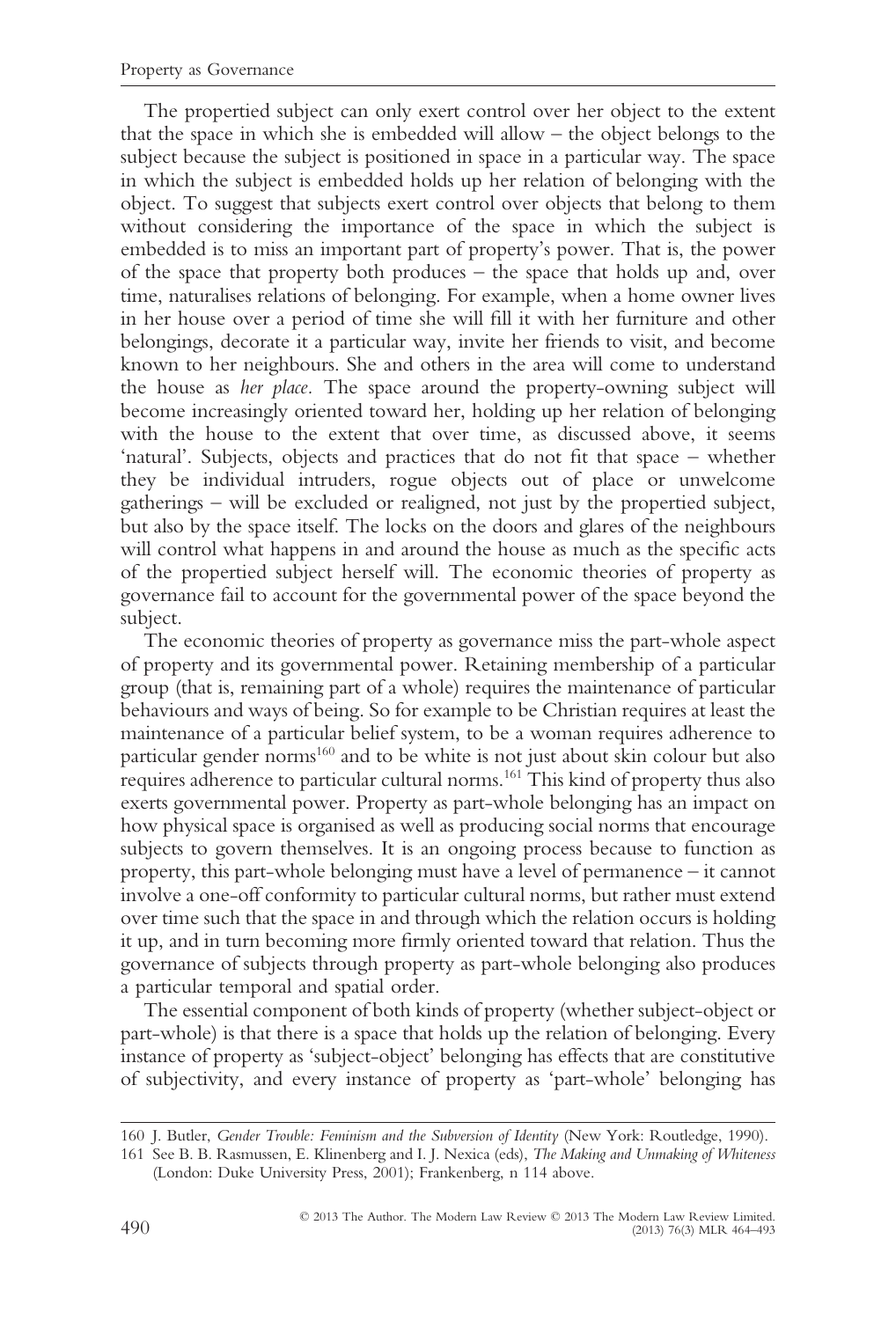effects on social and physical space. So although owning a house clearly involves property as subject-object belonging, it is also constitutive of the subject's identity as 'a home owner' (part-whole belonging). And similarly, although being white clearly involves property as part-whole belonging, it also has tangible effects on social and physical space and on what is available to the white subject (subject-object belonging). The governmental power of property also spans across both subject-object and part-whole belonging. Both types of belonging guide the actions of subjects and shape the spaces in which those subjects exist. Various studies of shopping malls for example explore how they are governed through a combination of the private property right to exclude, middle class ideals and surveillance technology.162 The combination of subjectobject and part-whole belonging governs the space of the mall – the right to exclude (subject-object belonging) being supplemented by more insidious techniques that require subjects to behave in a particular way (part-whole belonging). The result is a space in which behaviours that conform to particular middle class ideals and patterns of consumption belong and other behaviours (such as skateboarding, sleeping or begging) do not. Property thus has the power to govern beyond the direct control that a subject exerts over her object. The space that property produces governs the conceptual, social and physical shape of the various elements which constitute it.

Property's power to produce spaces that hold up some relations of belonging and not others makes it a powerful tool in reshaping spaces and governing subjects. As the town camps are prescribed areas under the NTNERA, the Commonwealth was already using various non-proprietal techniques of governance to affect the physical (the houses, roads, plumbing, electricity, etc) and the social (alcohol and pornography bans, welfare quarantining, increased police presence) space of the town camps. But these non-proprietal methods of governance do not have the capacity to reshape the space of belonging in these aboriginal areas in the way that property can. Property's governmental power reaches beyond the subjects and objects that are involved in the immediate relationship of belonging and to the space that surrounds and includes them. By acquiring property rights in the Alice Springs town camps, the tenancy agreements that individual camp residents had previously held with the Housing Associations were terminated, and the government became their new landlord, with power to change the lease terms, as well as the town camp physical environment, as it saw fit.<sup>163</sup>

While the government has been clear that it will not exclude residents, it nonetheless has the power to, for example, institute lease terms that prevent them from having open fires in their yards (thus preventing aboriginal people from cooking culturally appropriate food) or from having large numbers of people stay at any one time (thus preventing aboriginal people from main-

<sup>162</sup> M. Voyce, 'The Privatisation of Public Property: the Development of a Shopping Mall in Sydney and its Implications for Governance through Spatial Practices' (2003) 21 *Urban Policy and Research* 249, 251 and 259; A. Bottomley and N. Moore, 'From Walls to Membranes: Fortress Polis and the Governance of Urban Public Space in 21st Century Britain' (2007) 18 *Law and Critique* 171.

<sup>163</sup> *Shaw No 2* at [251].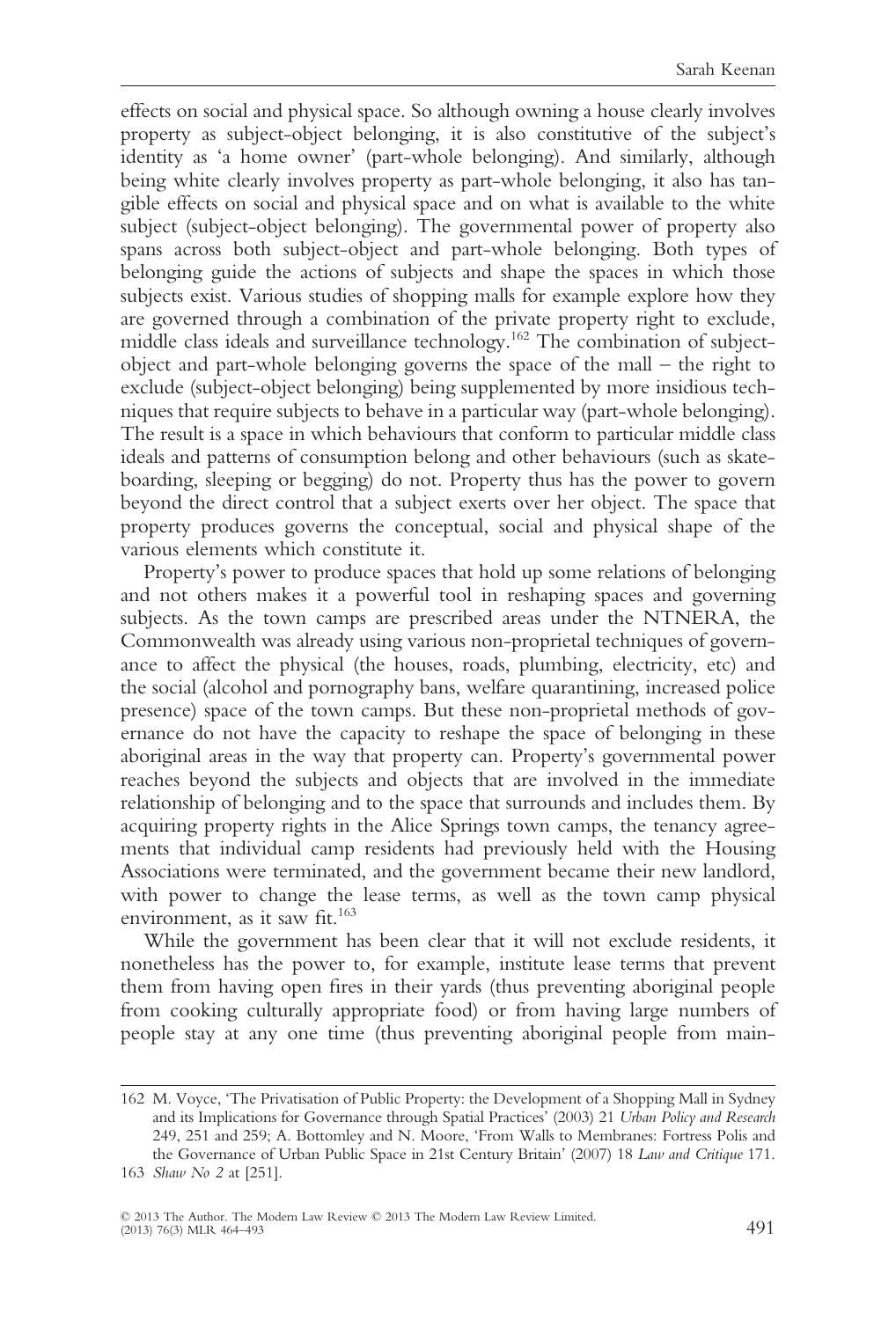taining connections with family who live out bush). These are the top two reasons listed as common bases for eviction of aboriginal people from their homes in a 2009 report documenting town camp concerns over the potential sub-leases.<sup>164</sup> Whether or not such evictions occur, stretching out over 40 years, the sub-leases have the capacity to reshape the temporal and spatial order of the town camps, such that they no longer hold up aboriginal practices and ways of being and are instead shaped to fit the requirements of white settler Australia. If non-aboriginal relations of belonging are held up over time, they will increasingly seem to naturally fit there. The sub-leases thus play an essential role in the government's 'normalisation' agenda. Like in *Wurridjal*, what was at stake in *Shaw* was not so much the subject's right to exclusive possession of an object that comes with property, as it was the space that property produces, the space that governs who and what belongs and who and what are out of place.

#### **CONCLUSION**

Examining the legal geographies of the Maningrida area and the Alice Springs town camps, this article has shown that these areas are spaces of aboriginal belonging. With a long history of aboriginal resistance to Australia's settler colonial government, the continued existence of these spaces of belonging in the Northern Territory is subversive of the white-dominated power relations that prevail throughout the rest of the country. Building on an understanding of property as a spatially contingent relation of belonging, I have argued that these Northern Territory areas are spaces where, unlike the rest of Australia, aboriginality functions as property. Being aboriginal is a relation of belonging that is held up in these areas, as aboriginal identities, practices and ways of life are conceptually, socially and physically supported in ways that they are not in the rest of Australia. The meaning and effect of property, and in particular, of the federal government's compulsory leases of land in these areas under the NTNERA, must be understood in this spatial context.

Indeed putting the leases in this spatial context enables an understanding of the effect of property under the NTNERA that socio-legal understandings of property that center around the subject's right to exclusive possession cannot provide. The spatial analysis of the Commonwealth's compulsory leases of the Maningrida and Alice Springs town camps land presented in this article shows that the NTNERA leases were not principally about possession. In neither the *Wurridjal* nor *Shaw* legal challenges to the leases was possession at the heart of the argument. Rather, what was at stake in the cases was the temporal and spatial order that property produces. By producing a temporal and spatial order in which some relations of belonging are held up and others are not, property functions as a kind of governance. The NTNERA leases functioned as a less

<sup>164</sup> Intervention Rollback Action Group, 'Background to the threatened Commonwealth acquisition of Alice Springs town camps' (Alice Springs, 2009) at http://rollbacktheintervention.files. wordpress.com/2009/07/tangentyere-background-briefing2.pdf (last visited 4 December 2011).